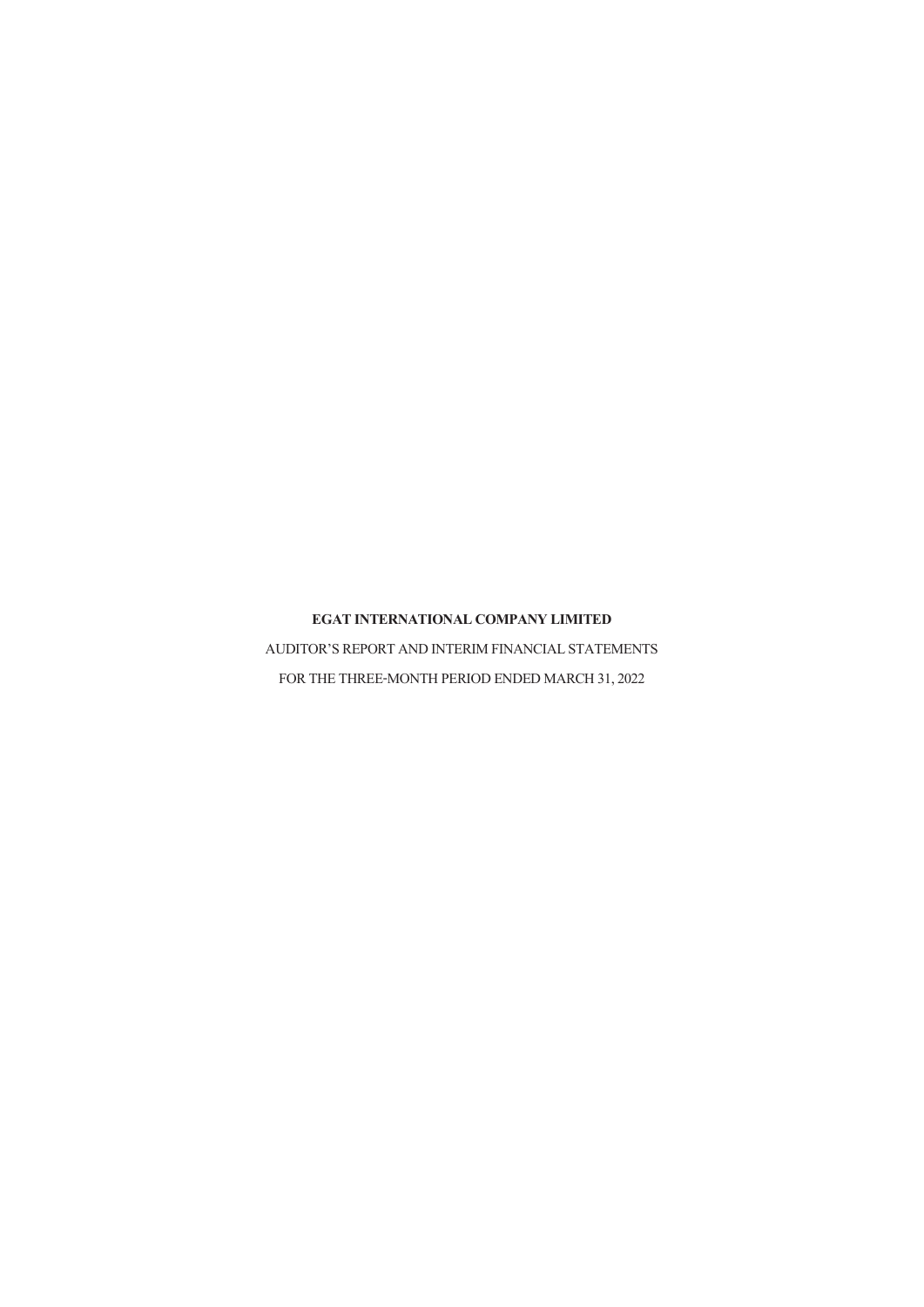### **Independent Auditor's Report on Review of Interim Financial Information**

### **To The Shareholders and Board of Directors ofEGAT International Company Limited**

ข้าพเจ้าได้สอบทานงบแสดงฐานะการเงินที่แสดงเงินลงทุนตามวิธีส่วนไดเ้สียและงบแสดงฐานะการเงินเฉพาะกิจการของ บริษัท กฟผ. อินเตอร์เนชั่นแนล จำกัด ตามลำดับ ณ วันที่ 31 มีนาคม 2565 และงบกำ ไรขาดทุนเบ็ดเสร็จที่แสดงเงินลงทุนตาม วธิีส่วนไดเ้สียและงบกา ไรขาดทุนเบ็ดเสร็จเฉพาะกิจการงบแสดงการเปลี่ยนแปลงส่วนของผูถ้ือหุ้นที่แสดงเงินลงทุนตามวิธี ้ส่วนได้เสียและงบแสดงการเปลี่ยนแปลงส่วนของผู้ถือหุ้นเฉพาะกิจการ และงบกระแสเงินสดที่แสดงเงินลงทุนตามวิธีส่วนได้ เสียและงบกระแสเงินสดเฉพาะกิจการ สำหรับงวดสามเดือนสิ้นสุดวันที่ 31 มีนาคม 2565 และหมายเหตุประกอบงบการเงิน ระหว่างกาลแบบย่อ (ข้อมูลทางการเงินระหว่างกาล) ซึ่งผู้บริหารของกิจการเป็นผู้รับผิดชอบในการจัดทำและนำเสนอข้อมูล ทางการเงินระหว่างกาลเหล่าน้ีตามมาตรฐานการบัญชี ฉบับที่ 34เรื่องการรายงานทางการเงินระหว่างกาลส่วนขา้พเจา้เป็น ผู้รับผิดชอบในการให้ข้อสรุปเกี่ยวกับข้อมูลทางการเงินระหว่างกาลดังกล่าวจากผลการสอบทานของข้าพเจ้า

# **Scope of review**

้ข้าพเจ้าได้ปฏิบัติงานสอบทานตามมาตรฐานงานสอบทาน รหัส 2410 "การสอบทานข้อมูลทางการเงินระหว่างกาลโดยผู้สอบ บัญชีรับอนุญาตของกิจการ" การสอบทานดังกล่าวประกอบด้วยการใช้วิธีการสอบถามบุคลากรซ่ึงส่วนใหญ่เป็น ผู้รับผิดชอบด้านการเงินและบัญชีและการวิเคราะห์เปรียบเทียบและวิธีการสอบทานอื่น การสอบทานนี้มีขอบเขตจำกัดกว่า ึ การตรวจสอบตามมาตรฐานการสอบบัญชี ทำให้ข้าพเจ้าไม่สามารถได้ความเชื่อมั่นว่าจะพบเรื่องที่มีนัยสำคัญทั้งหมด ี่ซึ่งอาจจะพบได้จากการตรวจสอบ ดังนั้น ข้าพเจ้าจึงไม่อาจแสดงความเห็นต่อข้อมูลทางการเงินระหว่างกาลที่สอบทาน

# **Conclusion**

้ข้าพเจ้าไม่พบสิ่งที่เป็นเหตุให้เชื่อว่าข้อมลทางการเงินระหว่างกาลดังกล่าวไม่ได้จัดทำขึ้นตามมาตรฐานการบัณชี ฉบับที่ 34 เรื่อง การรายงานทางการเงินระหว่างกาล ในสาระสำคัญจากการสอบทานของข้าพเจ้า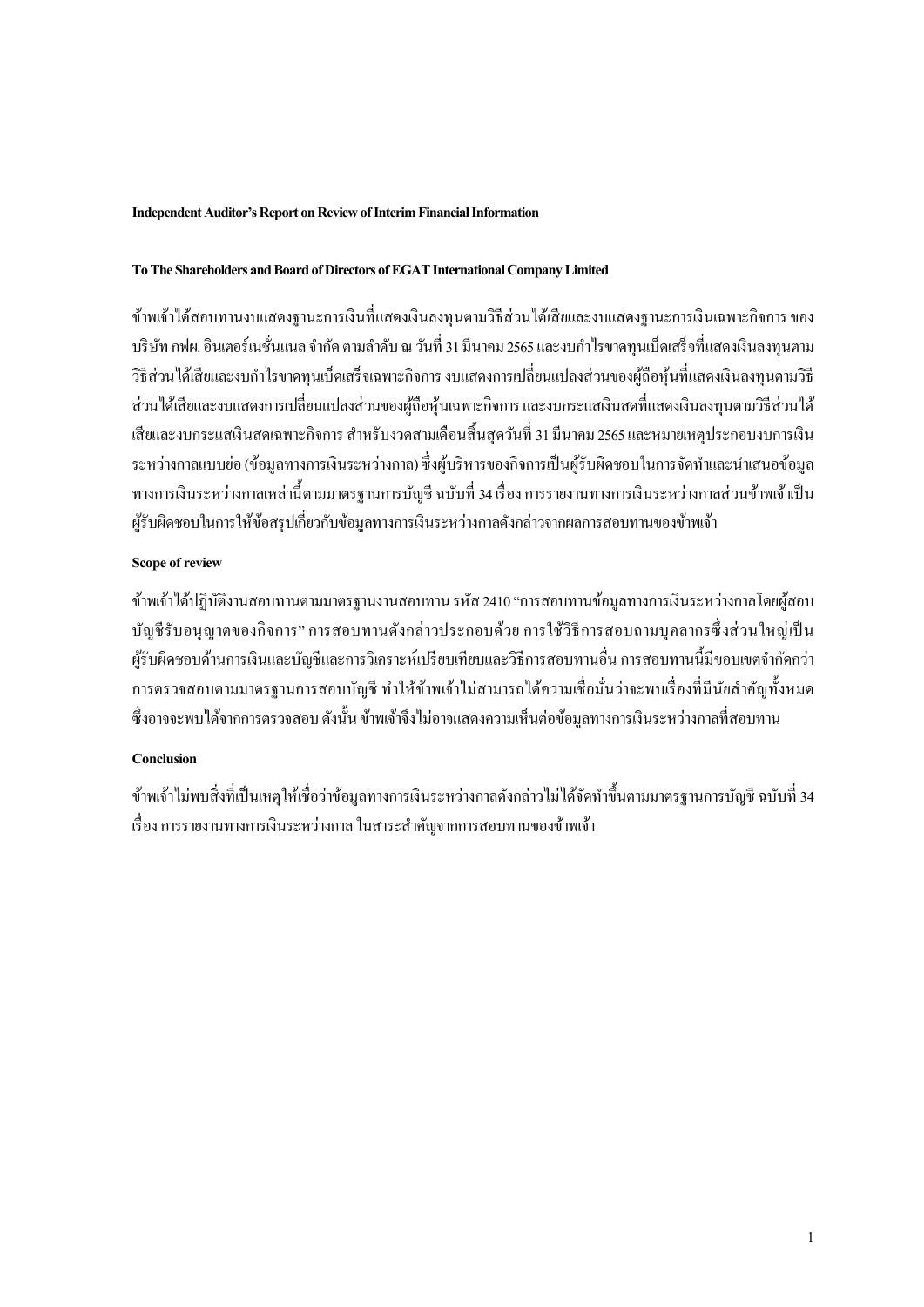### **Other Matter**

งบแสดงฐานะการเงินที่แสดงเงินลงทุนตามวิธีส่วนได้เสียและงบแสดงฐานะการเงินเฉพาะกิจการ ของบริษัท กฟผ. อินเตอร์ เนชั่นแนล จำกัด ณ วันที่ 31 ธันวาคม 2564 ที่แสดงเป็นข้อมูลเปรียบก่อนการจัดประเภทรายการใหม่ ตรวจสอบโดยผู้สอบ บัญชีอื่น ซึ่งแสดงความเห็นแบบไม่มีเงื่อนไข ตามรายงานลงวันที่ 10 มีนาคม 2565 งบกำไรขาดทุนเบ็ดเสร็จที่แสดงเงินลงทน ตามวธิีส่วนไดเ้สียและงบกา ไรขาดทุนเบ็ดเสร็จเฉพาะกิจการงบแสดงการเปลี่ยนแปลงส่วนของผูถ้ือหุน้ ที่แสดงเงินลงทุนตาม ้วิธีส่วนได้เสียและงบแสดงการเปลี่ยนแปลงส่วนของผู้ถือหุ้นเฉพาะกิจการ และงบกระแสเงินสดที่แสดงเงินลงทนตามวิธีส่วน ได้เสียและงบกระแสเงินสดเฉพาะกิจการ สำหรับงวดสามเดือนสิ้นสุดวันที่ 31 มีนาคม 2564 แสดงเป็นข้อมูลเปรียบเทียบ สอบทานโดยผู้สอบบัญชีอื่นดังกล่าวข้างต้น โดยให้ข้อสรุปว่าไม่พบสิ่งที่เป็นเหตุให้เชื่อว่าข้อมูลทางการเงินระหว่างกาล ้ ดังกล่าวไม่ได้จัดทำขึ้นตามมาตรฐานการบัญชี ฉบับที่ 34 เรื่อง การรายงานทางการเงินระหว่างกาล ในสาระสำคัญตามรายงาน ลงวันที่ 17 พฤษภาคม 2564

(นายยุทธพงษ์เช้ือเมืองพาน) Certified Public Accountant Registration Number 9445 ANS Audit Company Limited Bangkok, May 17, 2022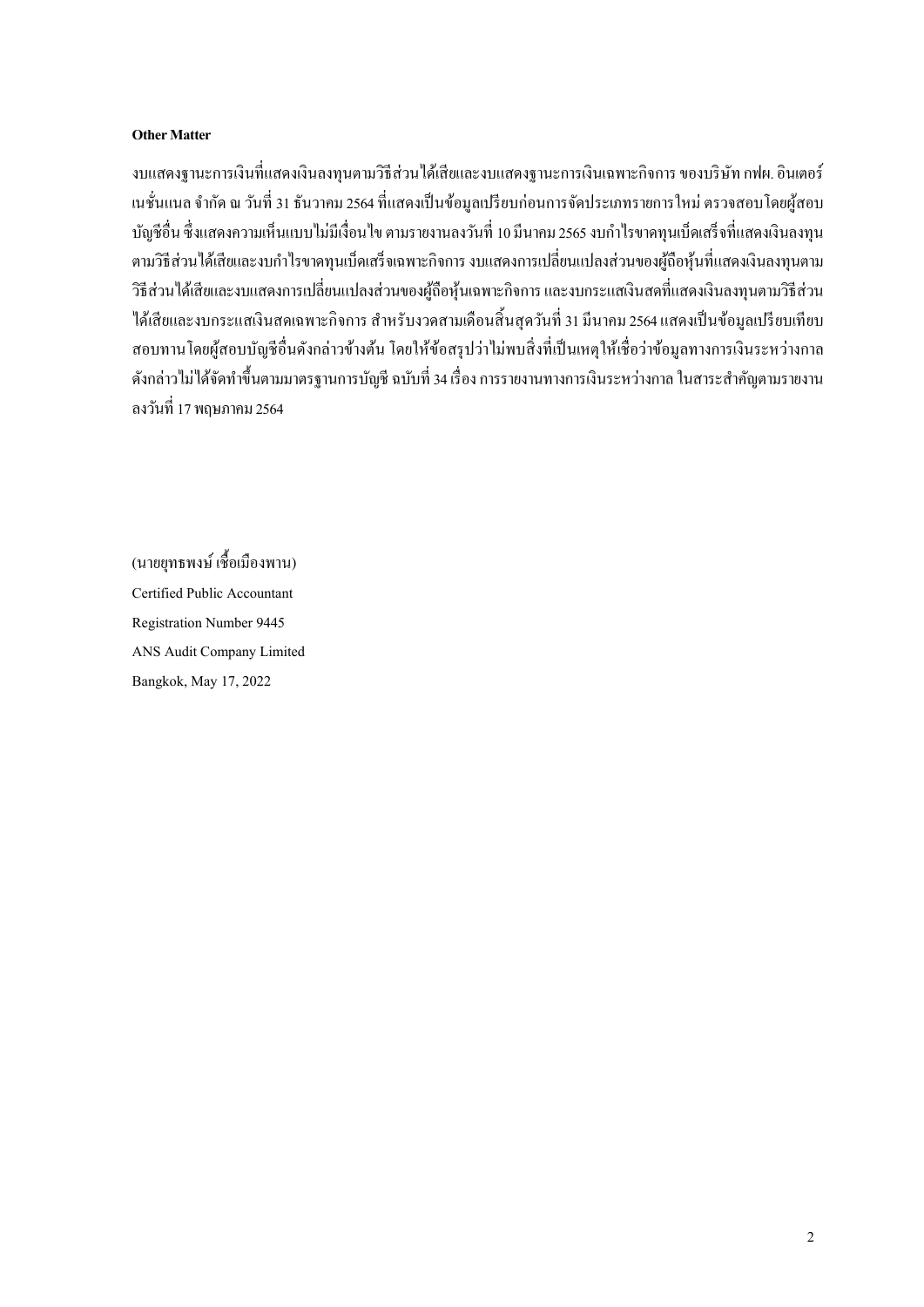### **STATEMENT OF FINANCIAL POSITION**

#### **AS AT MARCH 31, 2022**

| Financial statements in which<br>Separate financial statements<br>the equity method is applied<br>Unaudited<br>Unaudited<br>but reviewed<br>Audited<br>Audited<br>but reviewed |              |
|--------------------------------------------------------------------------------------------------------------------------------------------------------------------------------|--------------|
|                                                                                                                                                                                |              |
|                                                                                                                                                                                |              |
|                                                                                                                                                                                |              |
|                                                                                                                                                                                |              |
| 2022<br>2021<br>2022<br>2021<br><b>Notes</b>                                                                                                                                   |              |
| <b>Assets</b>                                                                                                                                                                  |              |
| <b>Current assets</b>                                                                                                                                                          |              |
| 2,681,439,615.07<br>2,681,439,615.07<br>1,097,978,945.98<br>1,097,978,945.98<br>5<br>Cash and cash equivalents                                                                 |              |
| 21,154,361.94<br>44,284,257.65<br>21,154,361.94<br>44,284,257.65<br>Trade and other receivables<br>4, 6, 25                                                                    |              |
| 488,921,822.43<br>948,317,985.40<br>488,921,822.43<br>948,317,985.40<br>Accrued dividend income from associates                                                                |              |
| 4,206,474,891.91<br>4,920,737,036.94<br>4,206,474,891.91<br>4,920,737,036.94<br>Other current financial assets<br>$\overline{7}$                                               |              |
| 7,397,990,691.35<br>7,011,318,225.97<br>7,397,990,691.35<br>7,011,318,225.97<br><b>Total current assets</b>                                                                    |              |
| Non-current assets                                                                                                                                                             |              |
| 12,799,520,793.64<br>12,780,073,707.96<br>14,893,112,974.83<br>14,893,112,974.83<br>8<br>Investment in associates                                                              |              |
| 438,931.45<br>494,554.46<br>438,931.45<br>9<br>Equipment - net                                                                                                                 | 494,554.46   |
| 4,939,895.89<br>5,414,899.69<br>4,939,895.89<br>10<br>Right-of-use assets - net                                                                                                | 5,414,899.69 |
| 18,201,704.34<br>17,270,273.64<br>18,201,704.34<br>17,270,273.64<br>11<br>Intangible assets - net                                                                              |              |
| 619,754,858.27<br>620,016,488.69<br>619,754,858.27<br>620,016,488.69<br>Project development costs - for collection<br>12                                                       |              |
| 2,239,011.08<br>2,176,928.91<br>2,239,011.08<br>13<br>Deferred tax assets                                                                                                      | 2,176,928.91 |
| 26,045,411.28<br>26,045,411.28<br>26,045,411.28<br>26,045,411.28<br>Other non-current assets                                                                                   |              |
| 13,470,209,175.25<br>13,452,423,695.33<br>15,563,801,356.44<br>15,565,462,962.20<br><b>Total non-current assets</b>                                                            |              |
| 20,868,199,866.60<br>22,576,781,188.17<br>20,463,741,921.30<br>22,961,792,047.79<br><b>Total assets</b>                                                                        |              |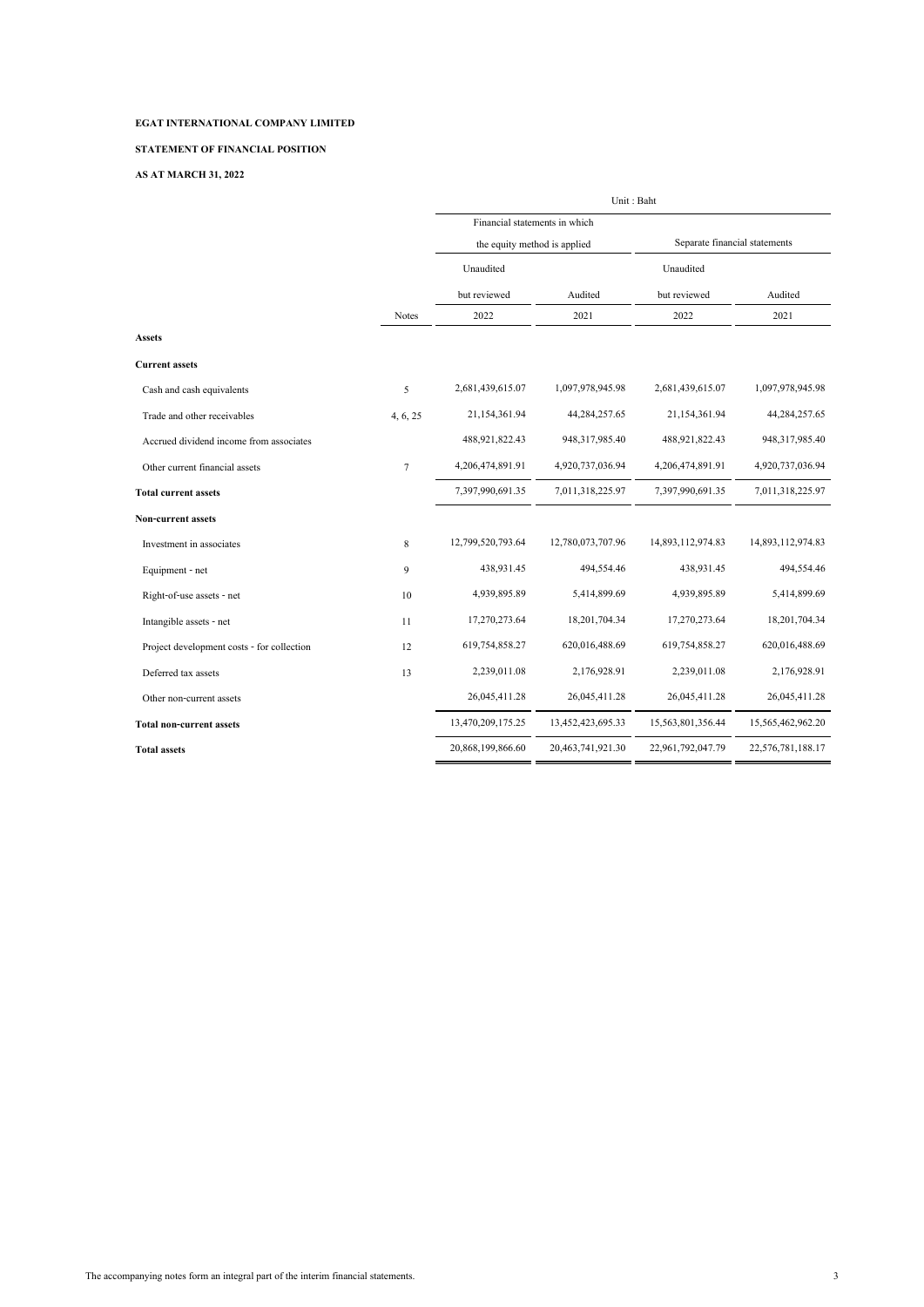### **STATEMENT OF FINANCIAL POSITION**

#### **AS AT MARCH 31, 2022**

|                                                  |                | Unit: Baht                    |                                                               |                   |                   |  |
|--------------------------------------------------|----------------|-------------------------------|---------------------------------------------------------------|-------------------|-------------------|--|
|                                                  |                | Financial statements in which |                                                               |                   |                   |  |
|                                                  |                |                               | Separate financial statements<br>the equity method is applied |                   |                   |  |
|                                                  |                | Unaudited                     |                                                               | Unaudited         |                   |  |
|                                                  |                | but reviewed                  | Audited                                                       | but reviewed      | Audited           |  |
|                                                  | <b>Notes</b>   | 2022                          | 2021                                                          | 2022              | 2021              |  |
| <b>Liabilities</b>                               |                |                               |                                                               |                   |                   |  |
| <b>Current liabilities</b>                       |                |                               |                                                               |                   |                   |  |
| Trade and other payables                         | 4, 14, 25      | 22,865,151.82                 | 73,364,640.84                                                 | 22,865,151.82     | 73, 364, 640. 84  |  |
| Current portion of lease liabilities             | 16             | 1,819,363.42                  | 1,943,035.87                                                  | 1,819,363.42      | 1,943,035.87      |  |
| Current portion of share payable - related party | $\overline{4}$ | 2,239,474,235.00              | 2,248,565,136.25                                              | 2,239,474,235.00  | 2,248,565,136.25  |  |
| Income tax payables                              |                | 30,050,298.28                 | 6,232,832.52                                                  | 30,050,298.28     | 6,232,832.52      |  |
| Other current liabilities                        | 15             | 6,476,487.45                  | 1,845,090.37                                                  | 6,476,487.45      | 1,845,090.37      |  |
| <b>Total current liabilities</b>                 |                | 2,300,685,535.97              | 2,331,950,735.85                                              | 2,300,685,535.97  | 2,331,950,735.85  |  |
| <b>Non-current liabilities</b>                   |                |                               |                                                               |                   |                   |  |
| Lease liabilities - net                          | 16             | 3,284,947.65                  | 3,639,248.37                                                  | 3,284,947.65      | 3,639,248.37      |  |
| Non-current provisions for employee benefits     | 17             | 11,234,076.26                 | 10,760,664.95                                                 | 11,234,076.26     | 10,760,664.95     |  |
| Share payables - related party                   | $\overline{4}$ | 3,171,562,440.00              | 3,192,612,645.00                                              | 3,171,562,440.00  | 3,192,612,645.00  |  |
| <b>Total non-current liabilities</b>             |                | 3,186,081,463.91              | 3,207,012,558.32                                              | 3,186,081,463.91  | 3,207,012,558.32  |  |
| <b>Total liabilities</b>                         |                | 5,486,766,999.88              | 5,538,963,294.17                                              | 5,486,766,999.88  | 5,538,963,294.17  |  |
| Shareholders' equity                             |                |                               |                                                               |                   |                   |  |
| Share capital                                    |                |                               |                                                               |                   |                   |  |
| Authorized share capital                         |                |                               |                                                               |                   |                   |  |
| 1,219,740,000 ordinary shares, Baht 10 par value |                | 12,197,400,000.00             | 12,197,400,000.00                                             | 12,197,400,000.00 | 12,197,400,000.00 |  |
| Issued and fully paid-up                         |                |                               |                                                               |                   |                   |  |
| 1,219,740,000 ordinary shares, Baht 10 par value |                | 12,197,400,000.00             | 12,197,400,000.00                                             | 12,197,400,000.00 | 12,197,400,000.00 |  |
| Retained earnings                                |                |                               |                                                               |                   |                   |  |
| Appropriated                                     |                |                               |                                                               |                   |                   |  |
| Legal reserve                                    |                | 212,955,648.30                | 212,955,648.30                                                | 212,955,648.30    | 212,955,648.30    |  |
| Unappropriated                                   |                | 3,206,983,658.57              | 2,859,390,569.92                                              | 5,064,669,399.61  | 4,627,462,245.70  |  |
| Other components of shareholders' equity         |                | (235,906,440.15)              | (344, 967, 591.09)                                            |                   |                   |  |
| Total shareholders' equity                       |                | 15,381,432,866.72             | 14,924,778,627.13                                             | 17,475,025,047.91 | 17,037,817,894.00 |  |
| Total liabilities and shareholders' equity       |                | 20,868,199,866.60             | 20,463,741,921.30                                             | 22,961,792,047.79 | 22,576,781,188.17 |  |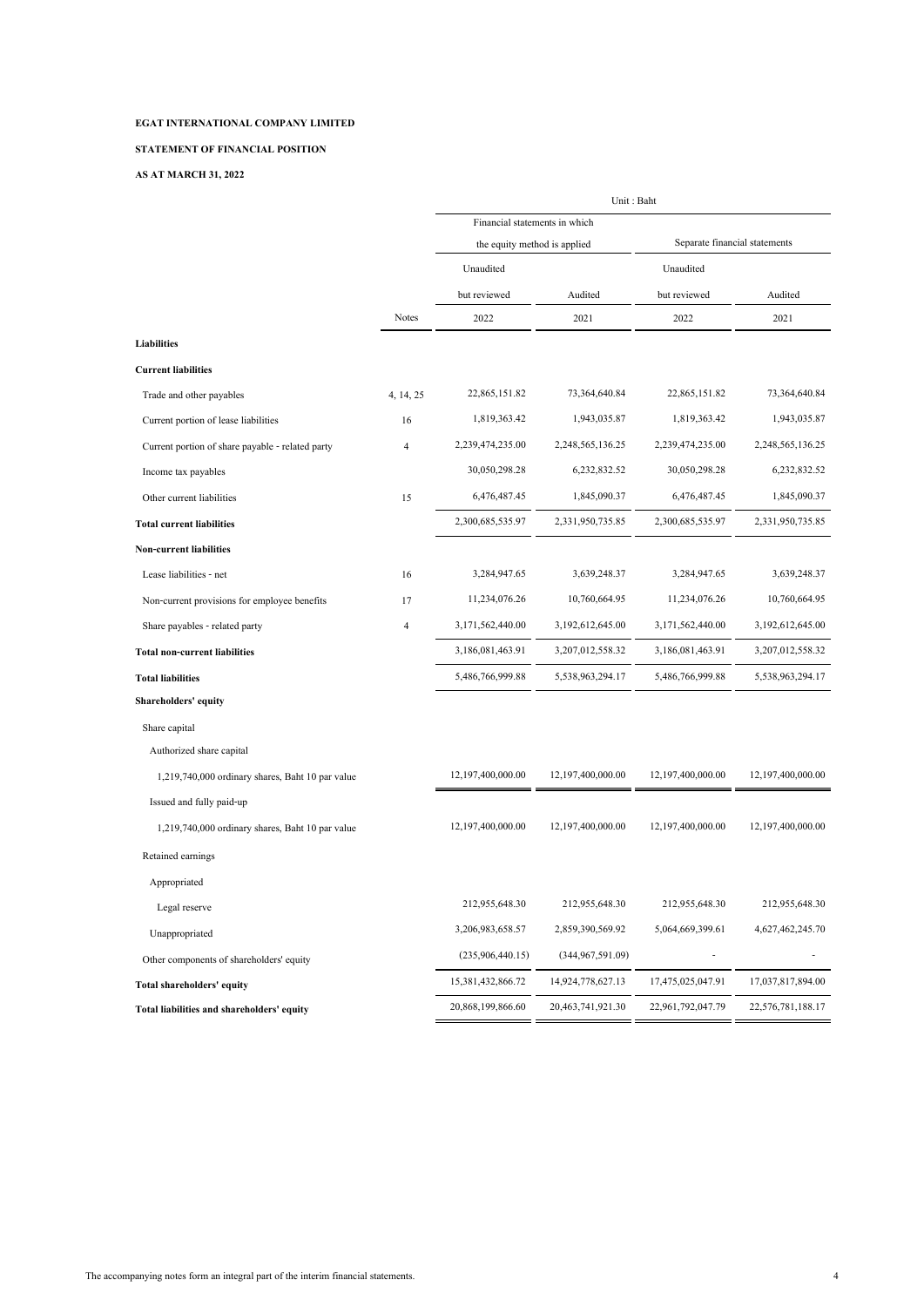### **STATEMENT OF COMPREHENSIVE INCOME**

|                                                         |                | Unit: Baht                    |                   |                               |                   |  |  |
|---------------------------------------------------------|----------------|-------------------------------|-------------------|-------------------------------|-------------------|--|--|
|                                                         |                | Unaudited but reviewed        |                   |                               |                   |  |  |
|                                                         |                | Financial statements in which |                   |                               |                   |  |  |
|                                                         |                | the equity method is applied  |                   | Separate financial statements |                   |  |  |
|                                                         | <b>Notes</b>   | 2022                          | 2021              | 2022                          | 2021              |  |  |
| <b>Revenues</b>                                         |                |                               |                   |                               |                   |  |  |
| Dividend income from associates                         | 4, 8           |                               |                   | 575,314,965.18                |                   |  |  |
| Revenue from services                                   | 4, 18          | 2,676,496.35                  | 2,419,349.39      | 2,676,496.35                  | 2,419,349.39      |  |  |
| Other income                                            |                |                               |                   |                               |                   |  |  |
| Interest income                                         |                | 7,763,249.74                  | 9,700,412.58      | 7,763,249.74                  | 9,700,412.58      |  |  |
| Gain on exchange rate                                   |                | 2,210,336.86                  | 1,862,797.99      | 2,210,336.86                  | 1,862,797.99      |  |  |
| Others                                                  | $\overline{4}$ | 54,644.26                     | 37,571.55         | 54,644.26                     | 37,571.55         |  |  |
| <b>Total revenues</b>                                   |                | 12,704,727.21                 | 14,020,131.51     | 588,019,692.39                | 14,020,131.51     |  |  |
| <b>Expenses</b>                                         |                |                               |                   |                               |                   |  |  |
| Cost of services                                        | 19             | 2,440,112.32                  | 1,824,045.40      | 2,440,112.32                  | 1,824,045.40      |  |  |
| Administrative expenses                                 | 4, 20          | 38,237,691.62                 | 27,658,321.92     | 38,237,691.62                 | 27,658,321.92     |  |  |
| <b>Total expenses</b>                                   | 21             | 40,677,803.94                 | 29,482,367.32     | 40,677,803.94                 | 29,482,367.32     |  |  |
| Profit(loss)from operating activities                   |                | (27,973,076.73)               | (15,462,235.81)   | 547,341,888.45                | (15, 462, 235.81) |  |  |
| Finance costs                                           |                | 53,094.33                     | 73,052.19         | 53,094.33                     | 73,052.19         |  |  |
| Share of profit from investment in associates           | 8              | 485,700,899.92                | 162, 175, 156. 40 |                               |                   |  |  |
| Profit(loss)before income tax expenses                  |                | 457,674,728.86                | 146,639,868.40    | 547,288,794.12                | (15, 535, 288.00) |  |  |
| Income tax expenses                                     | 13             | (110,081,640.21)              | 95,684.25         | (110,081,640.21)              | 95,684.25         |  |  |
| Profit(loss) for the period                             |                | 347,593,088.65                | 146,735,552.65    | 437,207,153.91                | (15, 439, 603.75) |  |  |
| Other comprehensive income                              |                |                               |                   |                               |                   |  |  |
| Components of other comprehensive income that           |                |                               |                   |                               |                   |  |  |
| will be recalssified to profit or loss                  |                |                               |                   |                               |                   |  |  |
| Exchange differences on translating financial statement | 8              | (29,100,623.42)               | 190,672,493.43    |                               |                   |  |  |
| Gains on cash flow hedges                               | 8              | 138, 161, 774. 36             | 174,815,232.53    |                               |                   |  |  |
| Other comprehensive income for the period               |                | 109,061,150.94                | 365, 487, 725. 96 |                               |                   |  |  |
| Total other comprehensive income for the period         |                | 456,654,239.59                | 512,223,278.61    | 437,207,153.91                | (15, 439, 603.75) |  |  |
| Basic earnings per share                                |                | 0.28                          | 0.12              | 0.36                          | (0.01)            |  |  |
| Weighted average number of ordinary shares              |                |                               |                   |                               |                   |  |  |
| which is issued and fully paid-up (thousand shares)     |                | 1,219,740,000                 | 1,219,740,000     | 1,219,740,000                 | 1,219,740,000     |  |  |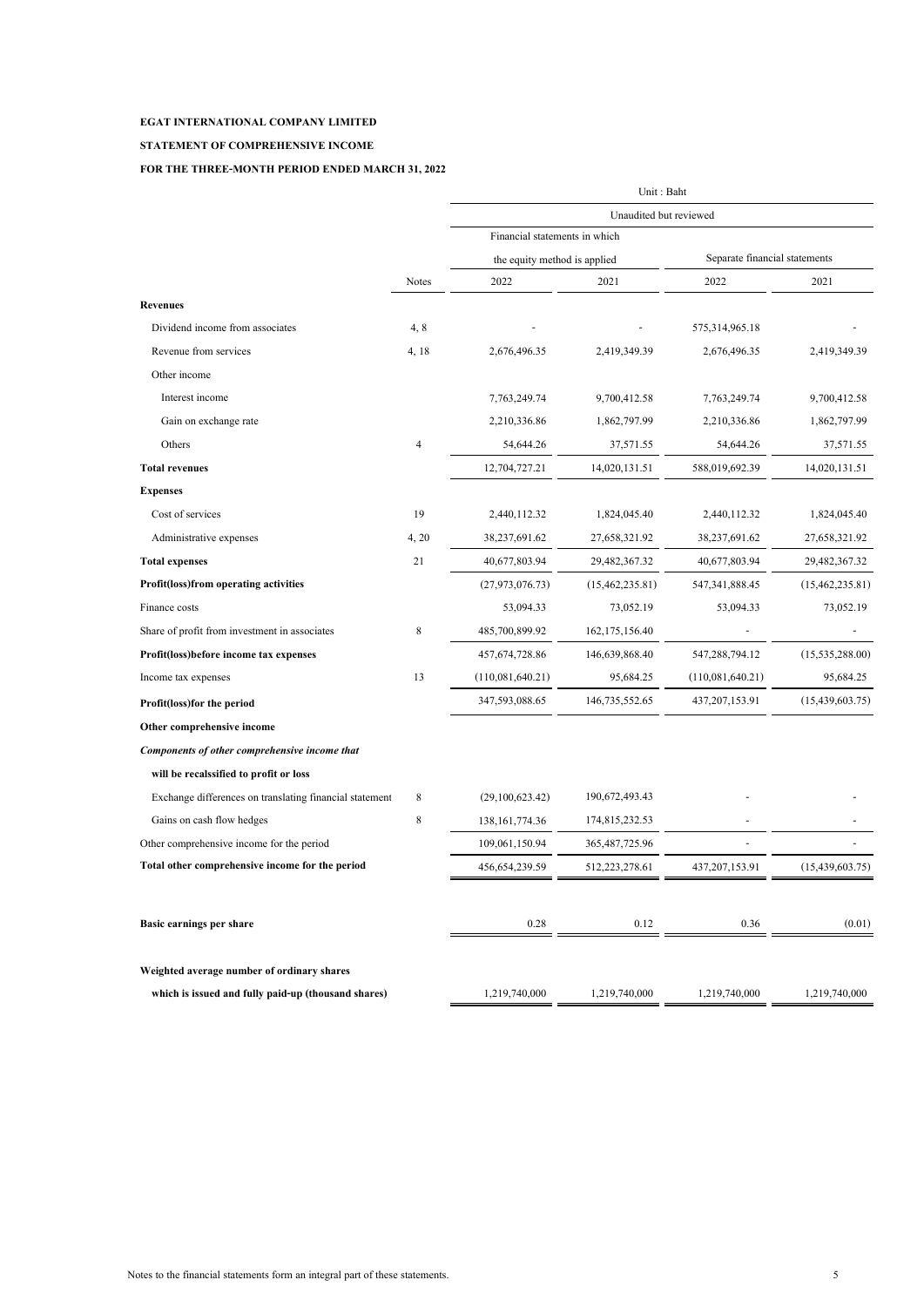#### **STATEMENT OF CHANGES IN SHAREHOLDERS' EQUITY**

|                                           |              |                    | Unit: Baht                                                 |                          |                      |                                          |                      |                      |                      |
|-------------------------------------------|--------------|--------------------|------------------------------------------------------------|--------------------------|----------------------|------------------------------------------|----------------------|----------------------|----------------------|
|                                           |              |                    | Unaudited but reviewed                                     |                          |                      |                                          |                      |                      |                      |
|                                           |              |                    | Financial statements in which the equity method is applied |                          |                      |                                          |                      |                      |                      |
|                                           |              |                    | Retained earnings                                          |                          |                      | Other components of shareholders' equity |                      |                      |                      |
|                                           |              |                    |                                                            |                          | Exchange differences |                                          | Share of other       | Total other          |                      |
|                                           |              | Issued and paid-up | Appropriated to                                            |                          | on translating       | Gain (loss) on                           | comprehensive        | components of        | Total                |
|                                           | <b>Notes</b> | share capital      | legal reserve                                              | Unappropriated           | financial statement  | cash flow hedges                         | income of associates | shareholders' equity | shareholders' equity |
| Balance as at January 1, 2022             |              | 12,197,400,000.00  | 212,955,648.30                                             | 2,859,390,569.92         | (110,655,333.68)     | (234, 631, 199, 59)                      | 318,942.18           | (344.967.591.09)     | 14,924,778,627.13    |
| Profit for the period                     |              |                    |                                                            | 347,593,088.65           |                      |                                          |                      | ٠                    | 347,593,088.65       |
| Other comprehensive income                | 8            |                    |                                                            |                          | (29,100,623.42)      | 138, 161, 774. 36                        |                      | 109,061,150.94       | 109,061,150.94       |
| Total comprehensive income for the period |              |                    |                                                            | 347,593,088.65           | (29,100,623.42)      | 138, 161, 774. 36                        |                      | 109,061,150.94       | 456, 654, 239.59     |
| Balance as at March 31, 2022              |              | 12,197,400,000.00  | 212,955,648.30                                             | 3,206,983,658.57         | (139,755,957.10)     | (96, 469, 425.23)                        | 318,942.18           | (235,906,440.15)     | 15,381,432,866.72    |
|                                           |              |                    |                                                            |                          |                      |                                          |                      |                      |                      |
| Balance as at January 1, 2021             |              | 12,197,400,000.00  | 199,320,648.30                                             | 1,331,367,151.36         | (600, 710, 655.75)   | (430,747,374.56)                         | 318,942.18           | (1,031,139,088.13)   | 12,696,948,711.53    |
| Profit for the period                     |              |                    |                                                            | 146,735,552.65           |                      |                                          |                      |                      | 146,735,552.65       |
| Other comprehensive income                |              |                    |                                                            | $\overline{\phantom{a}}$ | 190,672,493.43       | 174,815,232.53                           |                      | 365, 487, 725. 96    | 365, 487, 725. 96    |
| Total comprehensive income for the period |              |                    | $\sim$                                                     | 146,735,552.65           | 190,672,493.43       | 174,815,232.53                           |                      | 365, 487, 725. 96    | 512,223,278.61       |
| Balance as at March 31, 2021              |              | 12,197,400,000.00  | 199,320,648.30                                             | 1,478,102,704.01         | (410,038,162.32)     | (255, 932, 142.03)                       | 318,942.18           | (665, 651, 362.17)   | 13,209,171,990.14    |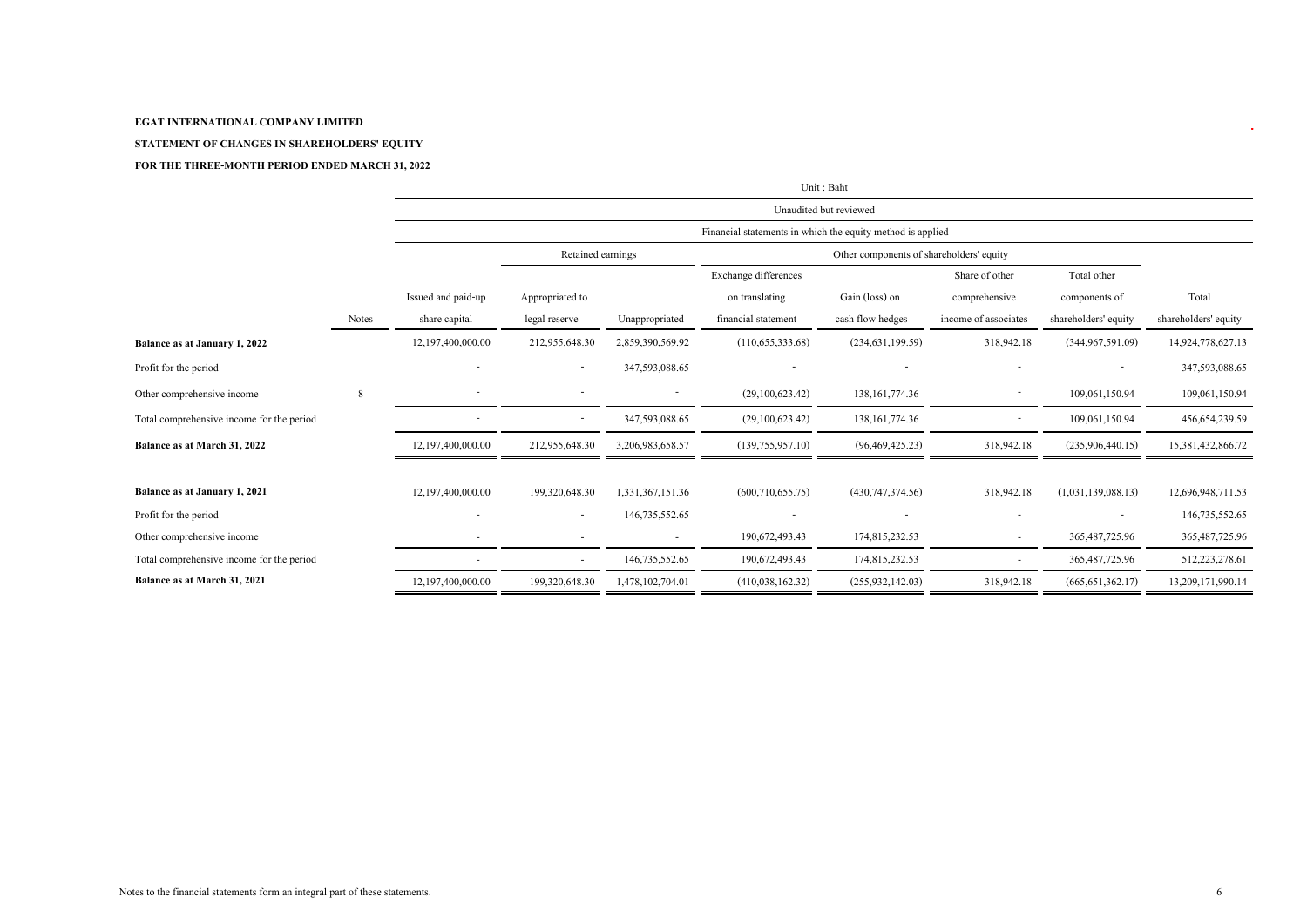### **STATEMENT OF CHANGES IN SHAREHOLDERS' EQUITY**

|                                           | Unit: Baht         |                                                         |                   |                      |  |  |  |  |
|-------------------------------------------|--------------------|---------------------------------------------------------|-------------------|----------------------|--|--|--|--|
|                                           |                    | Separate financial statements<br>Unaudited but reviewed |                   |                      |  |  |  |  |
|                                           |                    |                                                         |                   |                      |  |  |  |  |
|                                           |                    | Retained earnings                                       |                   |                      |  |  |  |  |
|                                           | Issued and paid-up | Appropriated to                                         |                   | Total                |  |  |  |  |
|                                           | share capital      | legal reserve                                           | Unappropriated    | shareholders' equity |  |  |  |  |
|                                           |                    |                                                         |                   |                      |  |  |  |  |
|                                           |                    |                                                         |                   |                      |  |  |  |  |
| Balance as at January 1, 2022             | 12,197,400,000.00  | 212,955,648.30                                          | 4,627,462,245.70  | 17,037,817,894.00    |  |  |  |  |
| Total comprehensive income for the period |                    |                                                         | 437, 207, 153. 91 | 437, 207, 153. 91    |  |  |  |  |
| Balance as at March 31, 2022              | 12,197,400,000.00  | 212,955,648.30                                          | 5,064,669,399.61  | 17,475,025,047.91    |  |  |  |  |
| Balance as at January 1, 2021             | 12,197,400,000.00  | 199,320,648.30                                          | 3,861,280,982.08  | 16,258,001,630.38    |  |  |  |  |
|                                           |                    |                                                         |                   |                      |  |  |  |  |
| Total comprehensive income for the period |                    |                                                         | (15, 439, 603.75) | (15, 439, 603.75)    |  |  |  |  |
| Balance as at March 31, 2021              | 12,197,400,000.00  | 199,320,648.30                                          | 3,845,841,378.33  | 16,242,562,026.63    |  |  |  |  |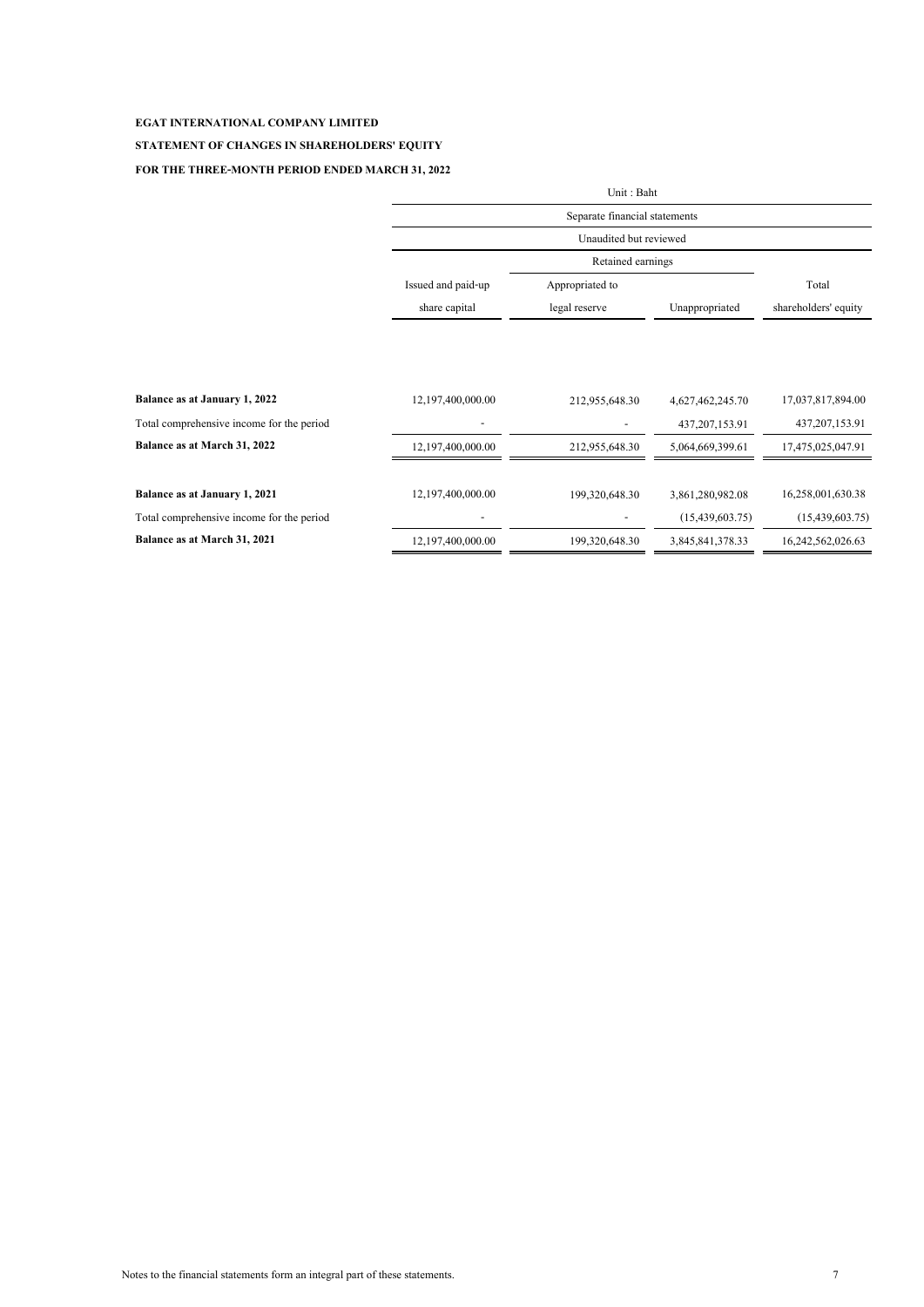#### **STATEMENT OF CASH FLOWS**

|                                                                | Unit: Baht<br>Unaudited but reviewed |                    |                               |                   |  |
|----------------------------------------------------------------|--------------------------------------|--------------------|-------------------------------|-------------------|--|
|                                                                |                                      |                    |                               |                   |  |
|                                                                | Financial statements in which        |                    |                               |                   |  |
|                                                                | the equity method is applied         |                    | Separate financial statements |                   |  |
|                                                                | 2022                                 | 2021               | 2022                          | 2021              |  |
| Cash flows from operating activities:                          |                                      |                    |                               |                   |  |
| Profit(loss) for the period                                    | 347,593,088.65                       | 146,735,552.65     | 437,207,153.91                | (15,439,603.75)   |  |
| Adjustments to profit(loss) for the period to cash provided by |                                      |                    |                               |                   |  |
| (used in) from operations                                      |                                      |                    |                               |                   |  |
| Income tax expenses                                            | 110,081,640.21                       | (95,684,25)        | 110,081,640.21                | (95,684.25)       |  |
| Depreciation and amortization                                  | 1,462,057.51                         | 645,525.69         | 1,462,057.51                  | 645,525.69        |  |
| Loss from sale of fixed assets                                 | $\overline{a}$                       | 35,696.40          |                               | 35,696.40         |  |
| Non-current provisions for employee benefits expenses          | 473,411.31                           | 453,781.44         | 473,411.31                    | 453,781.44        |  |
| Unrealized gain on exchange rate                               | (221,006.52)                         | (1,840,781.03)     | (221,006.52)                  | (1,840,781.03)    |  |
| Share of profit from investment in associates                  | (485,700,899.92)                     | (162, 175, 156.40) |                               |                   |  |
| Dividend income from associates                                |                                      |                    | (575, 314, 965.18)            |                   |  |
| Interest income                                                | (7,763,249.74)                       | (9,700,412.58)     | (7,763,249.74)                | (9,700,412.58)    |  |
| Finance costs                                                  | 53,094.33                            | 73,052.19          | 53,094.33                     | 73,052.19         |  |
| Loss from operations before changes in operating assets        |                                      |                    |                               |                   |  |
| and liabilities                                                | (34,021,864.17)                      | (25,868,425.89)    | (34,021,864,17)               | (25,868,425.89)   |  |
| Changes in operating assets - (Increase) Decrease              |                                      |                    |                               |                   |  |
| Trade and other receivables                                    | 7,264,858.88                         | (15,298,095.86)    | 7,264,858.88                  | (15,298,095.86)   |  |
| Changes in operating liabilities - Increase (Decrease)         |                                      |                    |                               |                   |  |
| Trade and other payables                                       | (46,304,043.69)                      | (13,865,110.84)    | (46,304,043.69)               | (13,865,110.84)   |  |
| Other current liabilities                                      | 4,631,397.08                         | 3,240,210.21       | 4,631,397.08                  | 3,240,210.21      |  |
| Cash generated from operation                                  | (68,429,651.90)                      | (51,791,422.38)    | (68,429,651.90)               | (51, 791, 422.38) |  |
| Cash received from interest income                             | 620,292.33                           | 138,757.25         | 620,292.33                    | 138,757.25        |  |
| Cash received (paid) for income tax                            | (68,910,774.85)                      | 22,952,578.97      | (68,910,774.85)               | 22,952,578.97     |  |
| Net cash used in operating activities                          | (136, 720, 134, 42)                  | (28,700,086,16)    | (136, 720, 134, 42)           | (28,700,086,16)   |  |
| Cash flows from investing activities:                          |                                      |                    |                               |                   |  |
| Cash received from other current financial assets              | 661,466,983.91                       | 813,248,572.62     | 661,466,983.91                | 813,248,572.62    |  |
| Cash paid for investment in associates                         | (7,918,706.25)                       |                    | (7,918,706.25)                |                   |  |
| Dividend received from investment in associates                | 1,039,879,232.22                     |                    | 1,039,879,232.22              |                   |  |
| Cash paid for purchase of equipment and intangible assets      | (3,481,600.00)                       | (88, 472.95)       | (3,481,600.00)                | (88, 472.95)      |  |
| Cash paid for project development costs - for collection       | (1,396,657.65)                       | (2,791,211.36)     | (1,396,657.65)                | (2,791,211.36)    |  |
| Cash received from interest income                             | 5,628,570.87                         | 9,491,760.13       | 5,628,570.87                  | 9,491,760.13      |  |
| Net cash provided by investing activities                      | 1,694,177,823.10                     | 819,860,648.44     | 1,694,177,823.10              | 819,860,648.44    |  |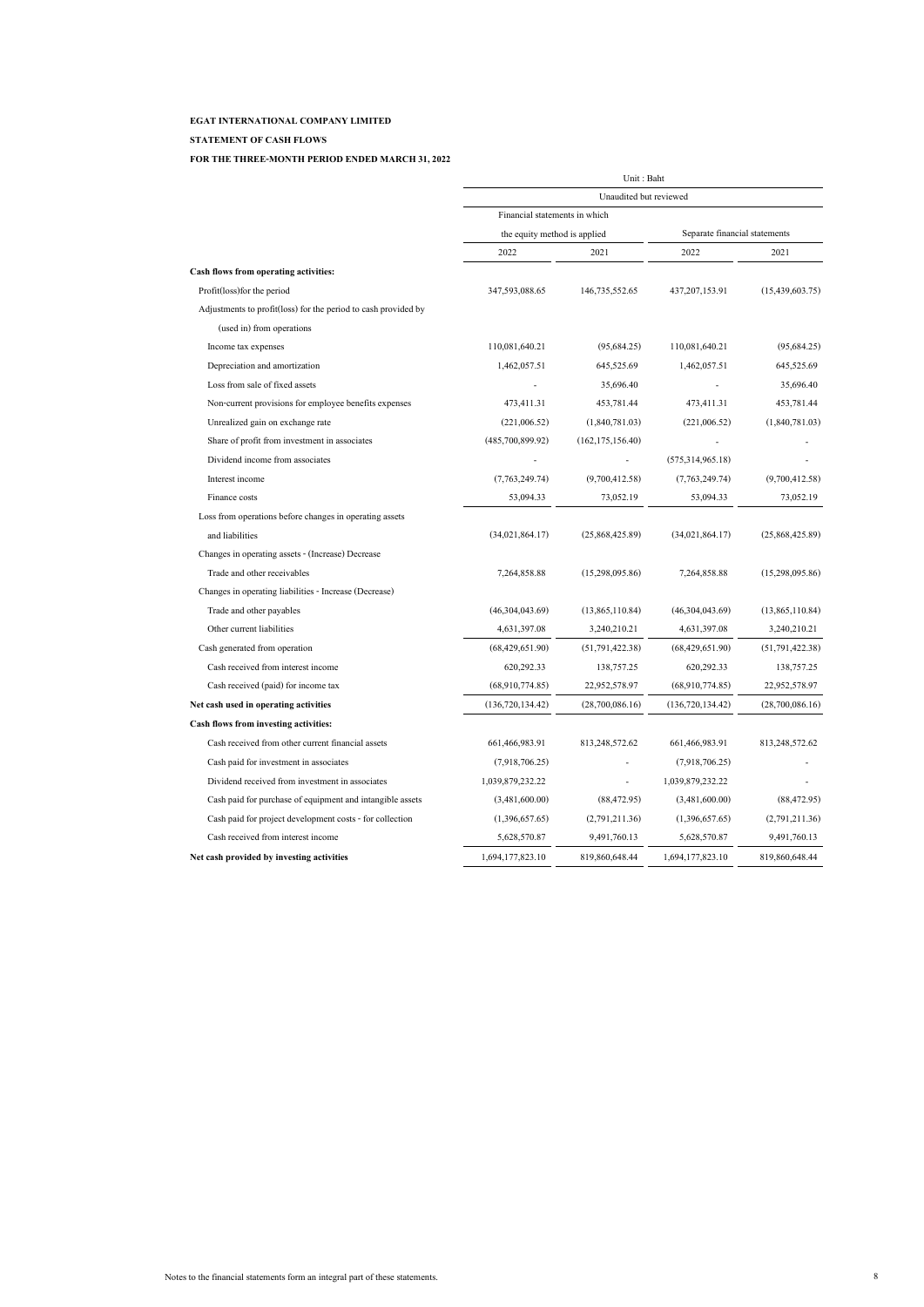#### **STATEMENT OF CASH FLOWS**

|                                                                       | Unit: Baht                                              |                  |                               |                  |  |
|-----------------------------------------------------------------------|---------------------------------------------------------|------------------|-------------------------------|------------------|--|
|                                                                       | Unaudited but reviewed<br>Financial statements in which |                  |                               |                  |  |
|                                                                       |                                                         |                  |                               |                  |  |
|                                                                       | the equity method is applied                            |                  | Separate financial statements |                  |  |
|                                                                       | 2022                                                    | 2021             | 2022                          | 2021             |  |
| Cash flows from financing activities:                                 |                                                         |                  |                               |                  |  |
| Cash paid for lease liabilities                                       | (477, 973, 17)                                          | (458, 015.31)    | (477, 973, 17)                | (458, 015.31)    |  |
| Cash paid for finance costs                                           | (53,094,33)                                             | (73,052,19)      | (53,094.33)                   | (73,052,19)      |  |
| Net cash used in financing activities                                 | (531,067.50)                                            | (531,067.50)     | (531,067.50)                  | (531,067.50)     |  |
| Net increase in cash and cash equivalents                             | 1,556,926,621.18                                        | 790,629,494.78   | 1,556,926,621.18              | 790,629,494.78   |  |
| Cash and cash equivalents at beginning of the period                  | 1,097,978,945.98                                        | 277,287,092.59   | 1,097,978,945.98              | 277,287,092.59   |  |
| Effect from foreign exchange rate in cash and cash equivalents        | 26,534,047.91                                           | 11,052,740.02    | 26,534,047.91                 | 11,052,740.02    |  |
| Cash and cash equivalents at the ending of the period                 | 2,681,439,615.07                                        | 1,078,969,327.39 | 2,681,439,615.07              | 1,078,969,327.39 |  |
| <b>Additional items to cash flow statements</b>                       |                                                         |                  |                               |                  |  |
| Non-cash transaction:                                                 |                                                         |                  |                               |                  |  |
| Increase (decrease) in acrrued for project development                |                                                         |                  |                               |                  |  |
| costs-for collection assets                                           | (764, 467.22)                                           | 19.374.039.11    | (764, 467.22)                 | 19,374,039.11    |  |
| Decrease in payable for purchase - fixed assets and intangible assets | (3,481,600.00)                                          | (88, 472.95)     | (3,481,600.00)                | (88, 472, 95)    |  |
| Increase in lease liabilities                                         |                                                         | 6,224,546.76     |                               | 6,224,546.76     |  |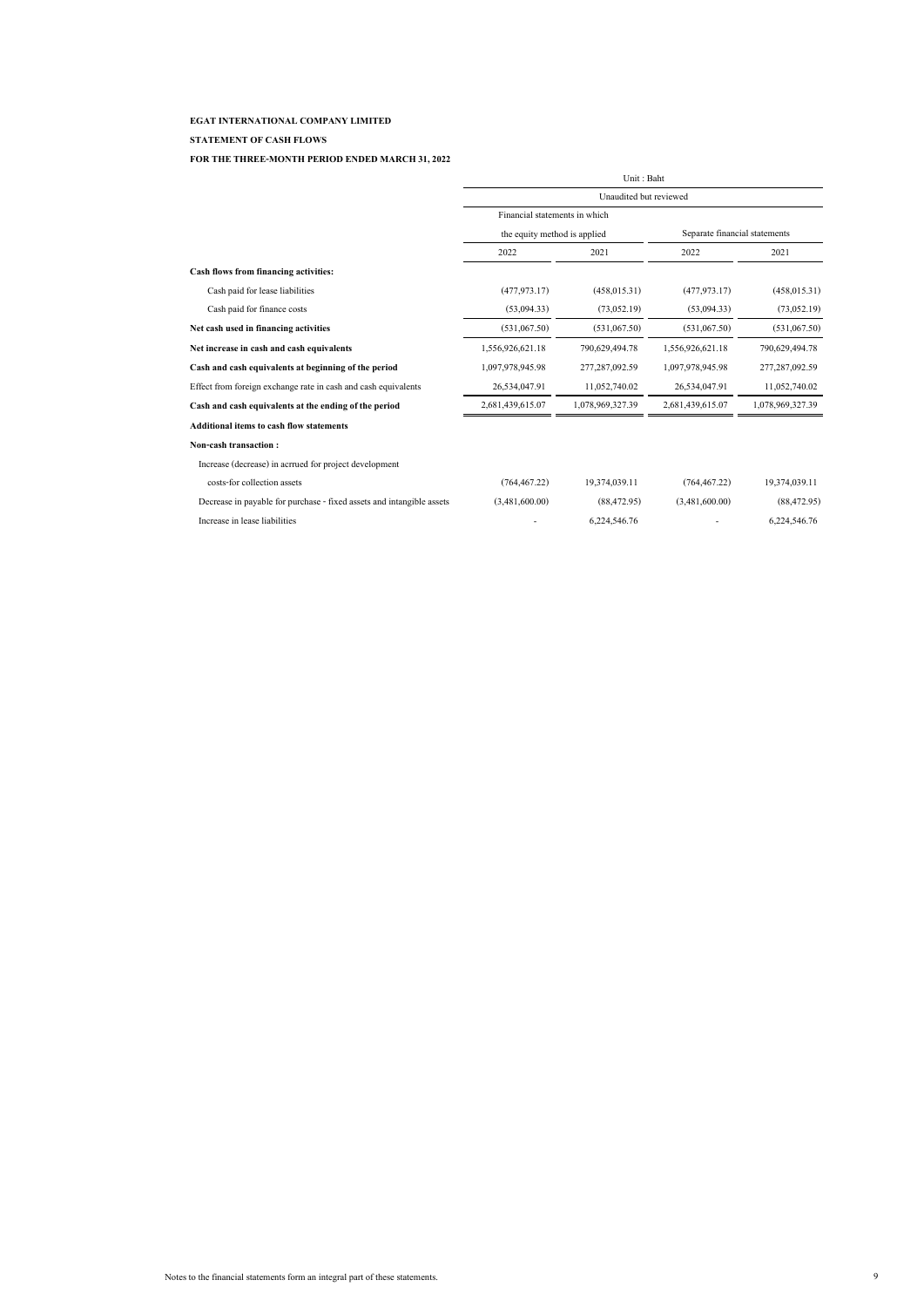#### **NOTES TO THE INTERIM FINANCIAL STATEMENTS**

#### **FOR THE THREE-MONTH PERIOD ENDED MARCH 31, 2022 (UNAUDITED) (REVIEWED)**

#### **1. GENERAL INFORMATION**

EGAT International Company Limited ("the Company") is a limited company, incorporated in Thailand on December 18,2007. The Company is located at 53 Moo 2, Charan Sanitwong Road, Bang Kruai, Nonthaburi.

The Company is an investment arm for Electricity Generating Authority of Thailand "EGAT" of which the main objectives are to secure domestic power system by importing electricity and to create value added by investing abroad in power and power related businesses for benefits of EGAT businesses and the country.

#### **2. BASIS FOR PREPARATION OF THE INTERIM FINANCIAL STATEMENTS**

The interim financial statements have been prepared in accordance with Thai Accounting Standards No.34, Interim Financial Reporting.

The interim financial statements consist of primary financial information (i.e. statement of financial position, statement of comprehensive income, statement of changes in shareholders' equity, and statement of cash flows).

The Company has chosen to present the interim financial statements in a format consistent with the annual financial statements, in compliance with Thai Accounting Standard No. 1, Presentation of Financial Statements. The notes to the interim financial statements are prepared in a condensed format. Additional notes are presented as required by the Securities and Exchange Commission under the Securities and Exchange Act.

The interim financial statements have been prepared to provide information in addition to that included in the financial statements for the year ended December 31, 2021. They focus on new activities, events and circumstances to avoid repetition of information previously reported. Accordingly, these interim financial statements should be read in conjunction with the financial statements for the year ended December 31, 2021.

The preparation of the interim financial statements in conformity with Thai Financial Reporting Standards requires management to make judgments, estimates and assumptions that affect the application of policies and reported amounts of assets, liabilities, income and expenses. The estimates and associated assumptions are based on historical experience and various other factors that are believed to be reasonable under the circumstances, the results of which form the basis of making the judgments about carrying amounts of assets and liabilities that are not readily apparent from other sources. Subsequent actual results may differ from these estimates.

The estimates and underlying assumptions are reviewed on an ongoing basis.Revisions to accounting estimates are recognized in the period in which the estimate is revised, if the revision affects only that period, and in the period of the revision and future periods, if the revision affects both current and future periods.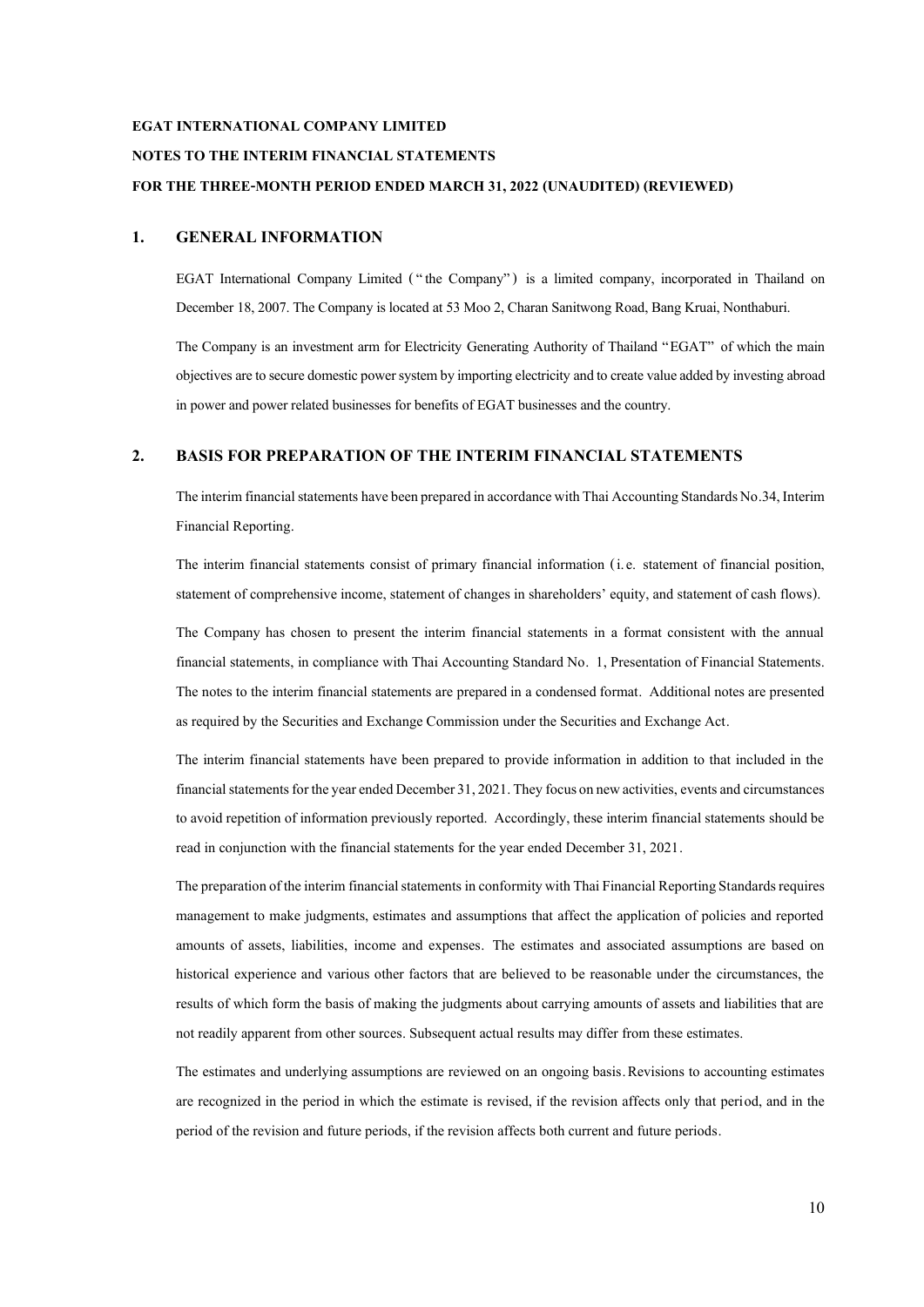### **3. SUMMARY OF SIGNIFICANT ACCOUNTING POLICIES**

The interim financial statements are prepared using the same accounting policies and methods of computation as were used for the financial statements for the year ended December 31, 2021.

The revised financial reporting standards which are effective for fiscal years beginning on or after 1 January 2022, do not have any significant impact on the Company's financial statements.

### **4. RELATED PARTY TRANSACTIONS**

A related party is a person or entity that has direct or indirect control of share capital or committee that is reported in financial statements.

The significant transactions with related parties for the three-month period ended March 31 were as follows:

|                                   | Unit: Baht                               |              |  |  |
|-----------------------------------|------------------------------------------|--------------|--|--|
|                                   | Financial statements in which the equity |              |  |  |
|                                   | method is applied / Separate Financial   |              |  |  |
|                                   | <b>Statements</b>                        |              |  |  |
|                                   | 2022<br>2021                             |              |  |  |
| Dividend income                   |                                          |              |  |  |
| PT Adaro Indonesia                | 575,314,965.18                           |              |  |  |
| <b>Revenue from services</b>      |                                          |              |  |  |
| Nam Ngiep 1 Power Company Limited | 2,676,496.35                             | 2,419,349.39 |  |  |
| Other income                      |                                          |              |  |  |
| Nam Ngiep 1 Power Company Limited | 53,586.32                                |              |  |  |
| <b>Administrative expenses</b>    |                                          |              |  |  |
| <b>EGAT</b>                       | 3,080,036.12                             | 3,965,141.30 |  |  |
| Remuneration                      |                                          |              |  |  |
| Directors and managements         | 4,325,891.60                             | 3,721,524.02 |  |  |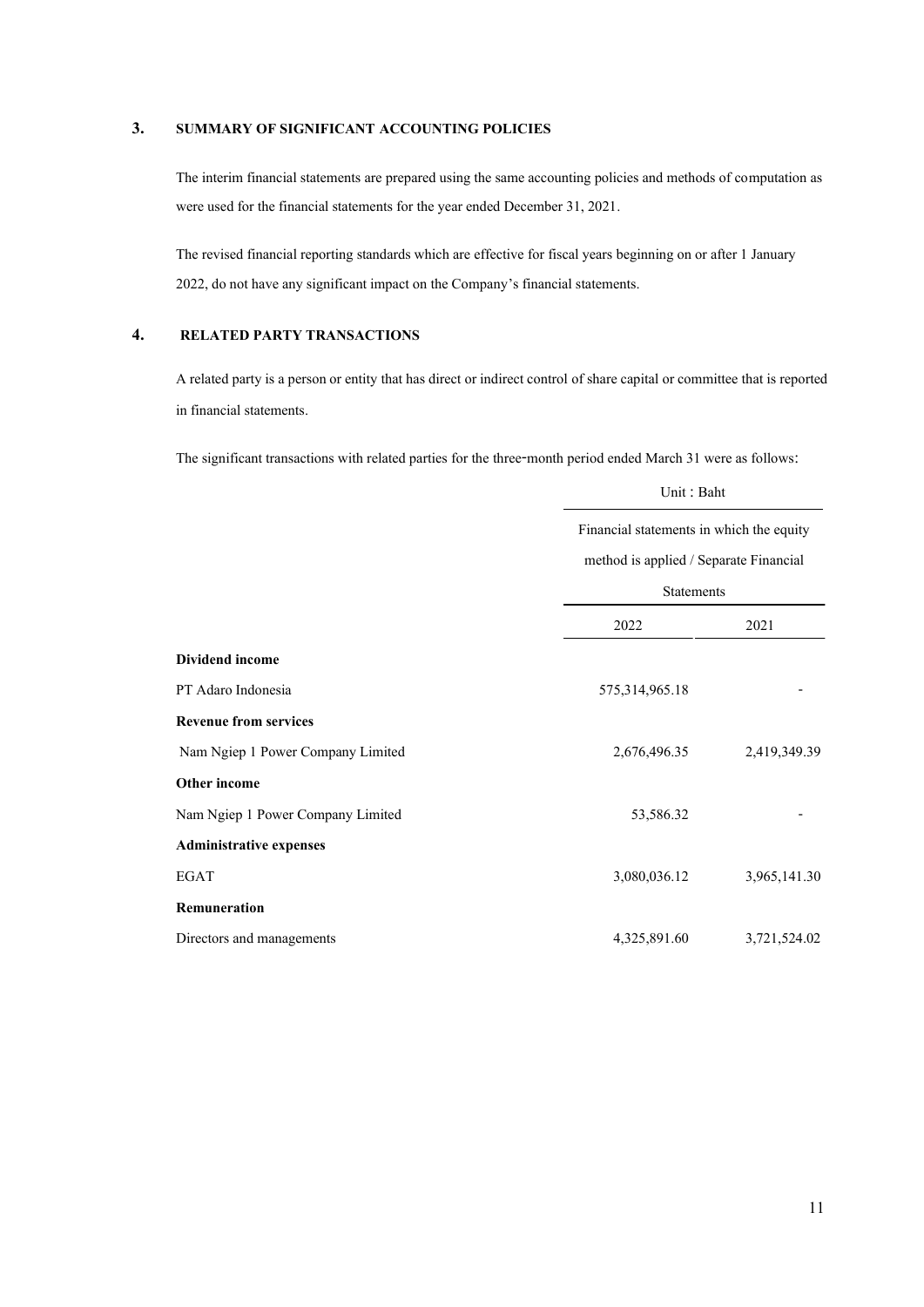The balances of the accounts between the Company and those related parties are as follows:

|                                                  |                                          | Unit: Baht         |  |  |
|--------------------------------------------------|------------------------------------------|--------------------|--|--|
|                                                  | Financial statements in which the equity |                    |  |  |
|                                                  | method is applied / Separate Financial   |                    |  |  |
|                                                  | Statements                               |                    |  |  |
|                                                  | 31 March 2022                            | 31 December 2021   |  |  |
| Trade receivables - related party                |                                          |                    |  |  |
| Nam Ngiep 1 Power Company Limited                | 828,482.50                               | 78,130.22          |  |  |
| Other current receivable - related party         |                                          |                    |  |  |
| Nam Ngiep 1 Power Company Limited                | 2,256,786.33                             | 2,679,700.47       |  |  |
| Trade accounts payable - related party           |                                          |                    |  |  |
| <b>EGAT</b>                                      | 2,420,904.13                             | 777,028.76         |  |  |
| Other current accounts payable - related parties |                                          |                    |  |  |
| <b>EGAT</b>                                      | 9,630.00                                 | 508.25             |  |  |
| Accrued expenses                                 |                                          |                    |  |  |
| <b>EGAT</b>                                      | 1,334,337.44                             | 3,124,615.56       |  |  |
| Share payable - related parties                  |                                          |                    |  |  |
| PT Adaro Indonesia                               |                                          |                    |  |  |
| Opening balance (USD 161.50 million)             | 5,425,253,350.00                         | 4,878,398,200.00   |  |  |
| (Gain) loss on exchange rate                     | (22, 222, 400.00)                        | 546,855,150.00     |  |  |
| Ending balance (USD 161.50 million)              | 5,403,030,950.00                         | 5,425,253,350.00   |  |  |
| Hou Ju Energy Technology Corporation             |                                          |                    |  |  |
| Opening balance                                  | 15,924,431.25                            |                    |  |  |
| Increase (decrease) during the year              | (7,918,706.25)                           | 15,924,431.25      |  |  |
| Ending balance                                   | 8,005,725.00                             | 15,924,431.25      |  |  |
| Total share payables - related parties           | 5,411,036,675.00                         | 5,441,177,781.25   |  |  |
| Less Current portion due within one year         | (2,239,474,235.00)                       | (2,248,565,136.25) |  |  |
| Total share payables - related parties           | 3,171,562,440.00                         | 3,192,612,645.00   |  |  |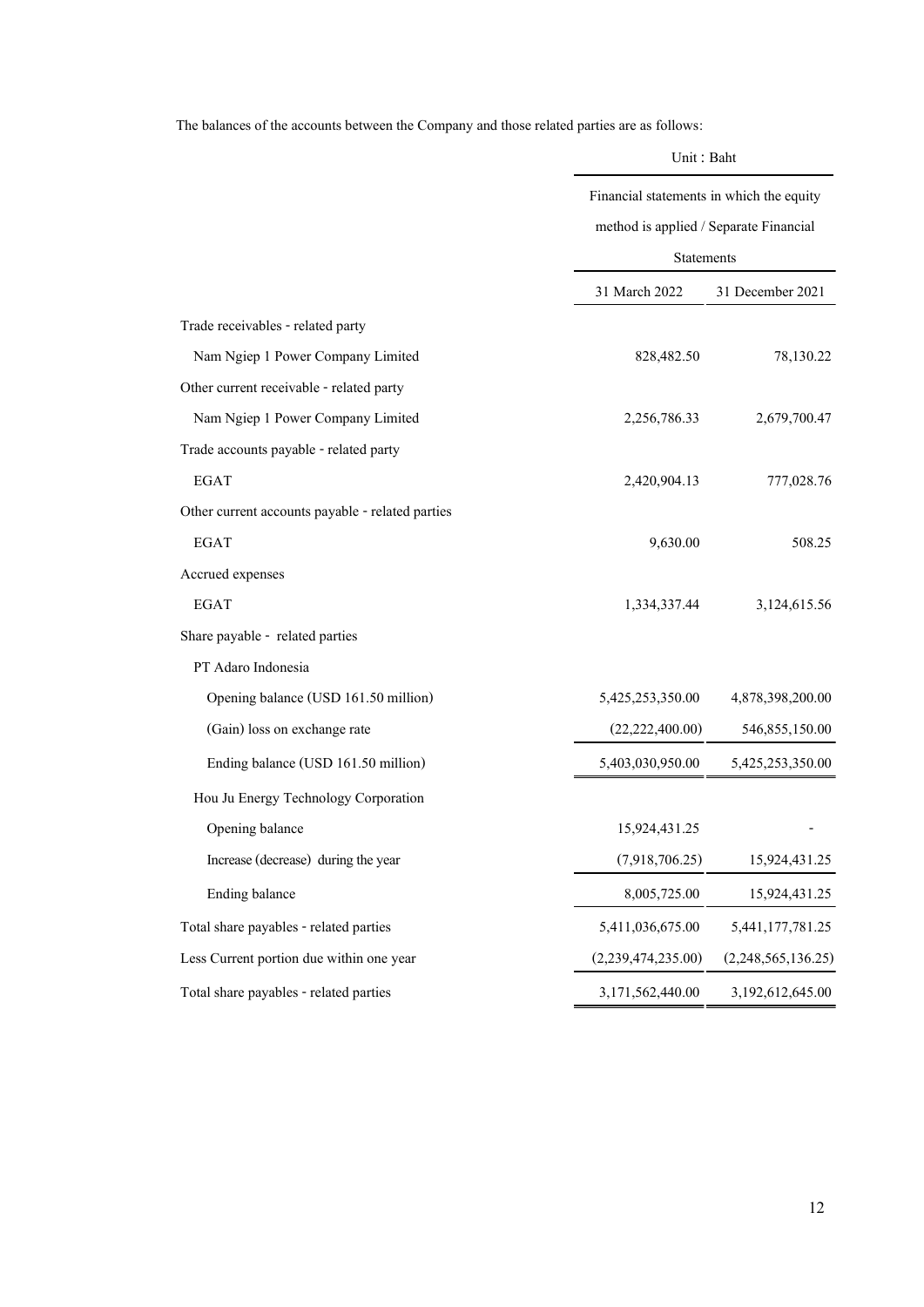# **5. CASH AND CASH EQUIVALENTS**

This account consisted of:

|                                               | Unit: Baht                                                                         |                  |  |  |
|-----------------------------------------------|------------------------------------------------------------------------------------|------------------|--|--|
|                                               | Financial statements in which the equity<br>method is applied / Separate Financial |                  |  |  |
|                                               |                                                                                    |                  |  |  |
|                                               | <b>Statements</b>                                                                  |                  |  |  |
|                                               | 31 March 2022                                                                      | 31 December 2021 |  |  |
| Current accounts                              | 1,000.00                                                                           | 1,000.00         |  |  |
| Saving accounts                               | 1,433,621,134.50                                                                   | 505,278,057.11   |  |  |
| Fixed deposits not more than 3 months         | 1,076,085,416.84                                                                   | 371,209,408.97   |  |  |
| Fixed deposit receipts not more than 3 months | 171,732,063.73                                                                     | 221,490,479.90   |  |  |
| Total cash and cash equivalents               | 2,681,439,615.07                                                                   | 1,097,978,945.98 |  |  |

# **6. TRADE AND OTHER CURRENT RECEIVABLES**

This account consisted of:

|                                           | Unit: Baht<br>Financial statements in which the equity<br>method is applied / Separate Financial |                  |  |  |
|-------------------------------------------|--------------------------------------------------------------------------------------------------|------------------|--|--|
|                                           |                                                                                                  |                  |  |  |
|                                           |                                                                                                  |                  |  |  |
|                                           | <b>Statements</b>                                                                                |                  |  |  |
|                                           | 31 March 2022                                                                                    | 31 December 2021 |  |  |
| Trade receivables - related party         | 828,482.50                                                                                       | 78,130.22        |  |  |
| Other receivable                          |                                                                                                  |                  |  |  |
| Other receivable - related party          | 2,256,786.33                                                                                     | 2,679,700.47     |  |  |
| Other receivable                          | 10,345,180.04                                                                                    | 17,605,625.13    |  |  |
| Withholding tax                           |                                                                                                  | 17,415,481.77    |  |  |
| Prepaid expenses                          | 702,182.17                                                                                       | 1,006,626.79     |  |  |
| Accrued interest income                   | 7,021,730.90                                                                                     | 5,498,693.27     |  |  |
| Total other current receivables           | 20,325,879.44                                                                                    | 44, 206, 127. 43 |  |  |
| Total trade and other current receivables | 21,154,361.94                                                                                    | 44, 284, 257. 65 |  |  |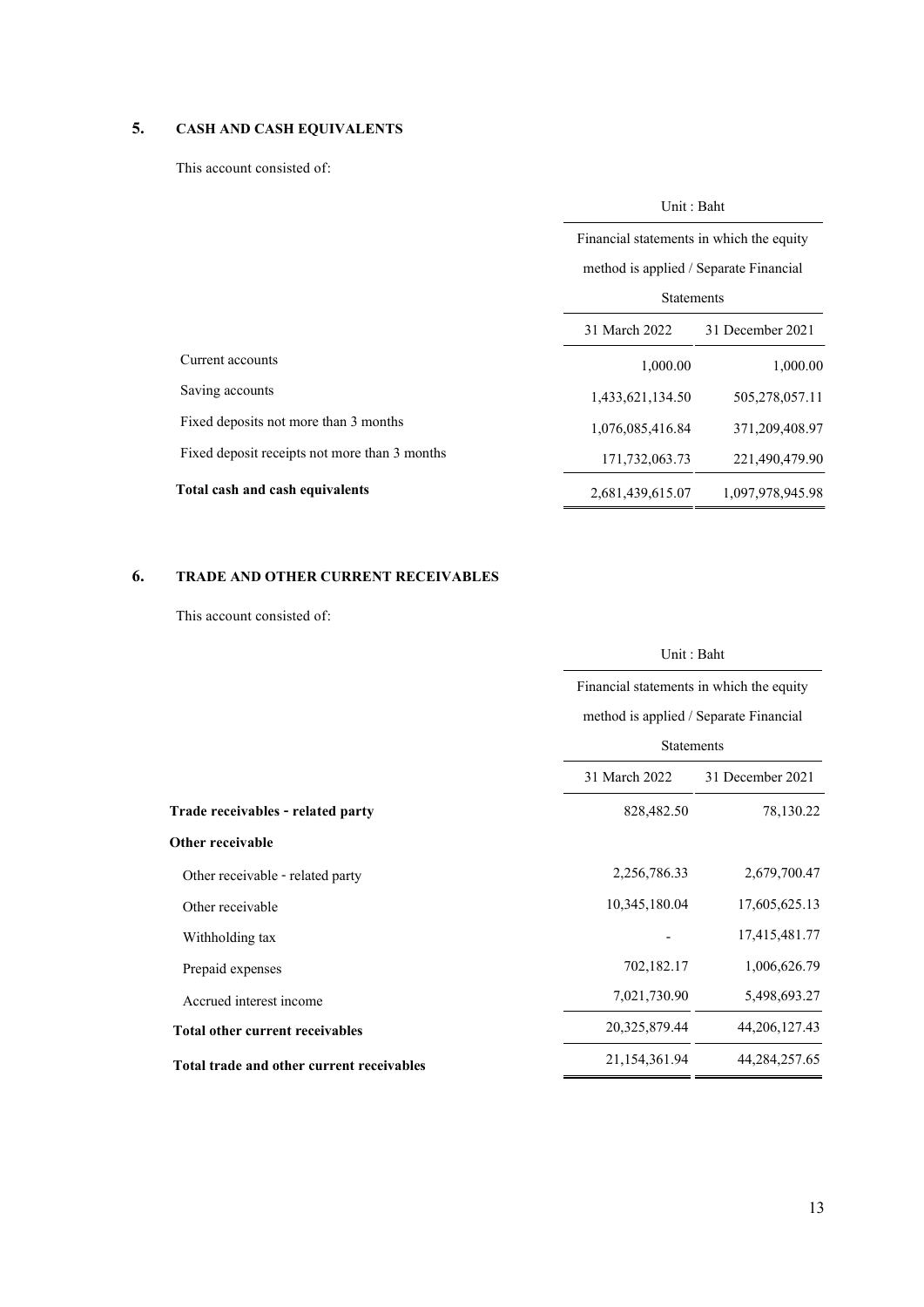## **7. OTHER CURRENT FINANCIAL ASSETS**

This account consisted of:

|                                                                       | Unit: Baht                                         |                  |  |  |
|-----------------------------------------------------------------------|----------------------------------------------------|------------------|--|--|
|                                                                       | Financial statements in which the equity method is |                  |  |  |
|                                                                       | applied / Separate Financial Statements            |                  |  |  |
|                                                                       | 31 March 2022                                      | 31 December 2021 |  |  |
| Fixed deposits more than 3 months but not more than 12 months         | 3,585,396,911.52                                   | 4,299,796,322,32 |  |  |
| Fixed deposit receipts more than 3 months but not more than 12 months | 621,077,980.39                                     | 620,940,714.62   |  |  |
| Total other current financial assets                                  | 4, 206, 474, 891. 91                               | 4,920,737,036.94 |  |  |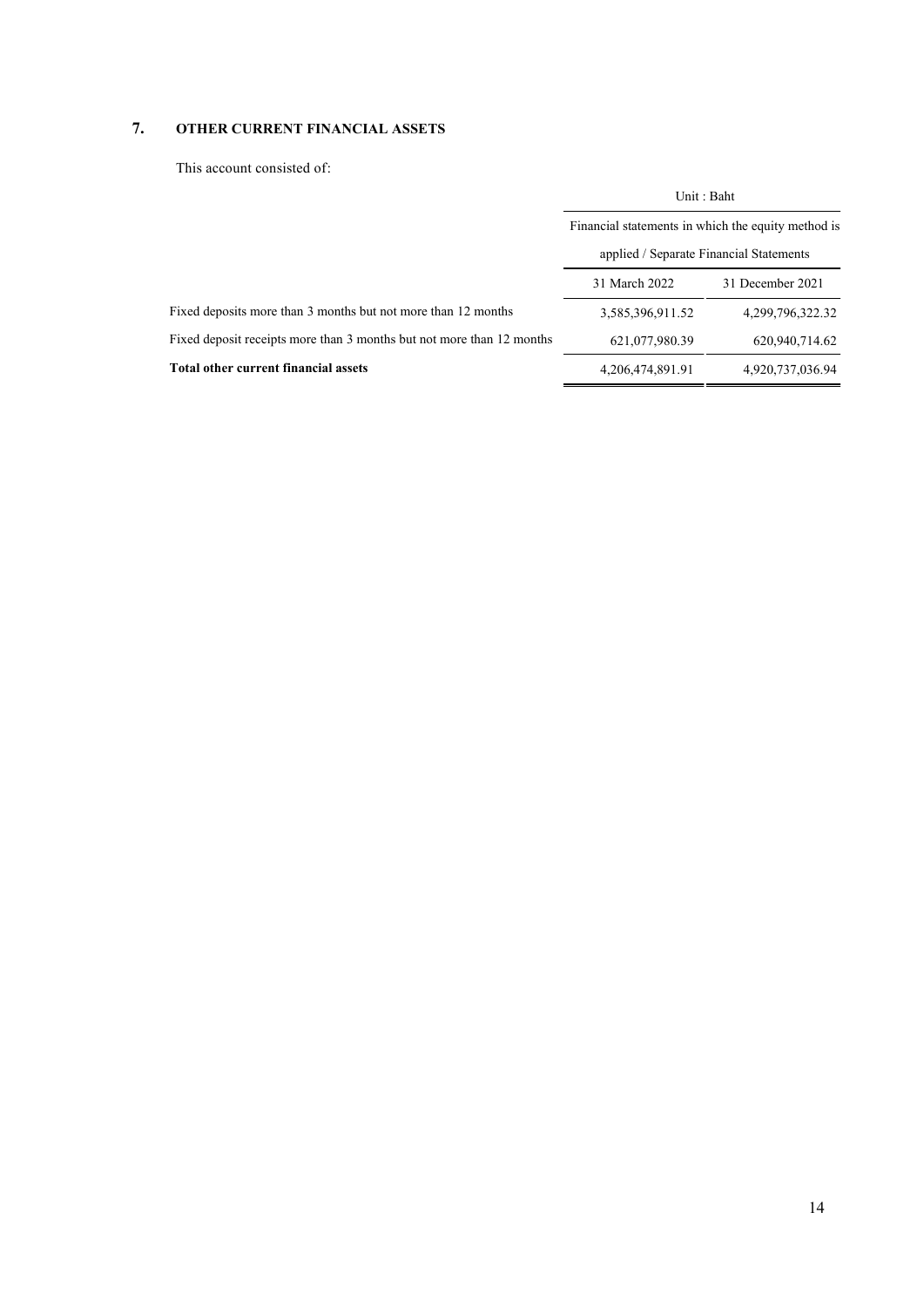### **8. INVESTMENT IN ASSOCIATES**

### Information of associated companies:

|                          |             |                                      |                   | Unit: Thousand Baht               |               |                               |               |                                  |        |
|--------------------------|-------------|--------------------------------------|-------------------|-----------------------------------|---------------|-------------------------------|---------------|----------------------------------|--------|
|                          |             |                                      |                   | Financial statements in which the |               |                               |               |                                  |        |
|                          |             |                                      |                   | equity method is applied          |               | Separate Financial Statements |               | Dividend income                  |        |
|                          |             |                                      |                   |                                   |               |                               |               | For the three-month period ended |        |
|                          |             |                                      |                   | Equity method                     |               | Cost method                   |               | 31 March                         |        |
|                          |             |                                      | Shareholding      | 31 March                          | 31 December   | 31 March                      | 31 December   |                                  |        |
| Associated companies     | Country     | <b>Business</b>                      | proportion $(\%)$ | 2022                              | 2021          | 2022                          | 2021          | 2022                             | 2021   |
| Nam Ngiep 1 Power        |             |                                      |                   |                                   |               |                               |               |                                  |        |
| Company Limited          | Lao PDR     | Generation and supply of electricity | 30.000            | 2,222,241.29                      | 2,226,521.28  | 3,096,231.27                  | 3,096,231.27  |                                  |        |
|                          | Republic of |                                      |                   |                                   |               |                               |               |                                  |        |
| PT Adaro Indonesia       | Indonesia   | Generation and supply of coal        | 11.533            | 10,448,387.62                     | 10,408,225.11 | 11,603,316.15                 | 11,603,316.15 | 575,314.97                       |        |
| Hou Ju Energy Technology |             |                                      |                   |                                   |               |                               |               |                                  |        |
| Corporation              | Taiwan      | Investment in energy business        | 25.000            | 128,891.88                        | 145,327.32    | 193,565.55                    | 193,565.55    |                                  |        |
|                          |             |                                      |                   | 12,799,520.79                     | 12,780,073.71 | 14,893,112.97                 | 14,893,112.97 | 575,314.97                       | $\sim$ |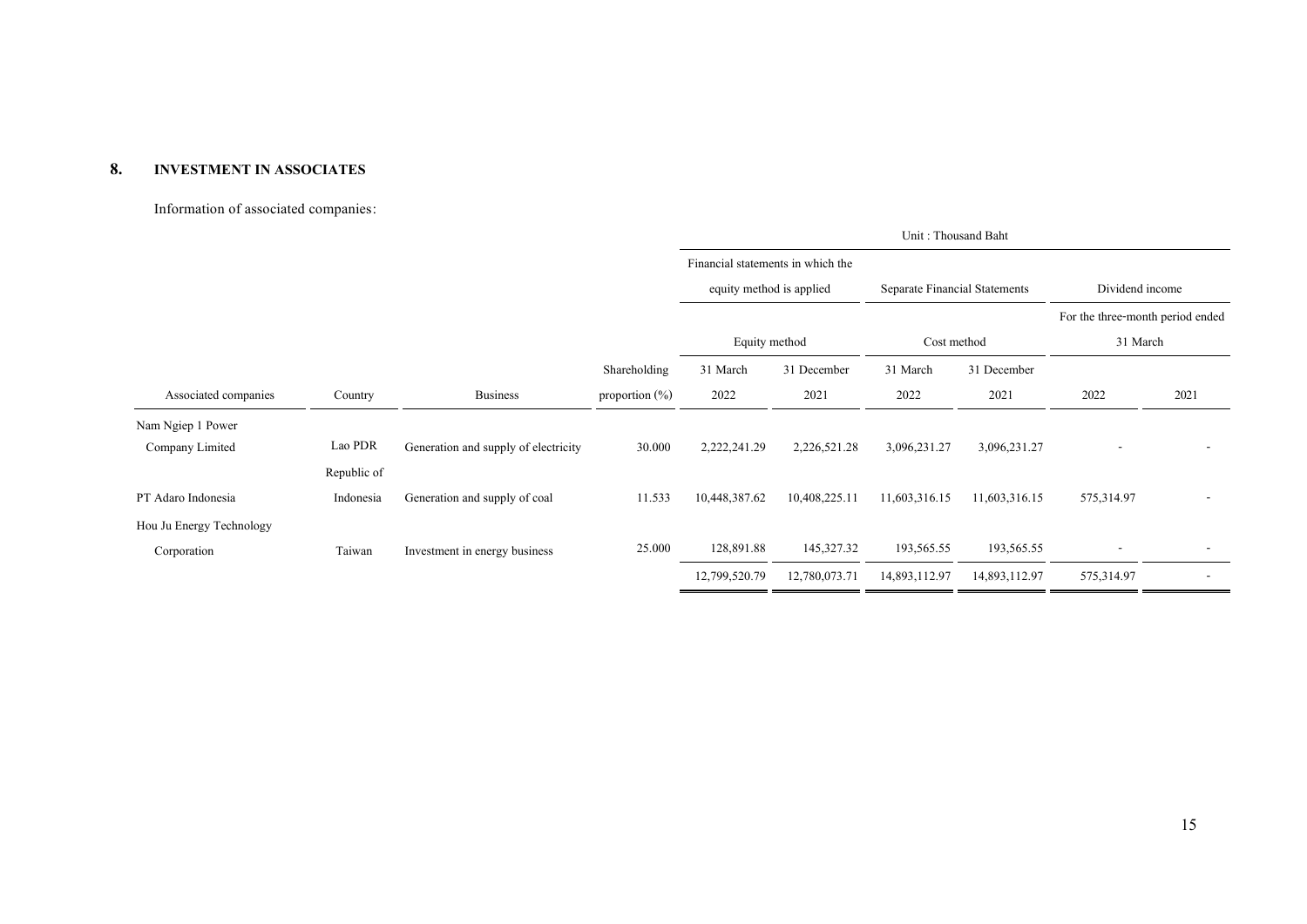Movement in the investments in associates can be analyzed as follows:

|                                     | Unit: Baht        |                       |                   |                   |
|-------------------------------------|-------------------|-----------------------|-------------------|-------------------|
|                                     | Equity method     |                       |                   | Cost method       |
|                                     | 31 March 2022     | 31 December 2021      | 31 March 2022     | 31 December 2021  |
| Beginning balance                   | 12,780,073,707.96 | 11,138,494,496.33     | 14,893,112,974.83 | 14,699,547,415.18 |
| Increased investment in associate   |                   | 193, 565, 559. 65     |                   | 193,565,559.65    |
| Share of profit from investment in  |                   |                       |                   |                   |
| associates                          | 485,700,899.92    | 1,876,335,867.49      |                   |                   |
| Exchange differences on translating |                   |                       |                   |                   |
| financial statements                | (29,100,623,42)   | 490,055,322.07        |                   |                   |
| Gain (loss) on cash flow hedges     | 138, 161, 774. 36 | 196, 116, 174. 97     |                   |                   |
| Share of other comprehensive income |                   |                       |                   |                   |
| of associated companies             |                   |                       |                   |                   |
| Re-measure the defined employee     |                   |                       |                   |                   |
| benefit plans                       |                   | 1,050,344.44          |                   |                   |
| Dividend income                     | (575,314,965.18)  | (1, 115, 544, 056.99) |                   |                   |
| Ending balance                      | 12,799,520,793.64 | 12,780,073707.96      | 14,893,112,974.83 | 14,893,112,974.83 |

The reconciliation of financial information with book value of associates. It is recognized in financial statements that the equity method is applied.

|                                      | Unit: Million Baht |           |               |           |
|--------------------------------------|--------------------|-----------|---------------|-----------|
|                                      | Nam Ngiep 1        |           | Hou Ju Energy |           |
|                                      | Power Company      | PT Adaro  | Technology    |           |
|                                      | Limited            | Indonesia | Corporation   | Total     |
| Net assets as at 31 March 2022       | 7,407.47           | 31,129.91 | 497.18        | 39,034.56 |
| Shareholding percentage $(\% )$      | 30.00%             | 11.53%    | 25.00%        |           |
| Carrying amounts of associates in    |                    |           |               |           |
| which the equity method              | 2,222.24           | 3,590.27  | 124.30        | 5,936.81  |
| Goodwill                             |                    | 3,789.55  |               | 3,789.55  |
| Difference from appraisal of assets  |                    | 3,318.87  | 47.81         | 3,366.68  |
| Other                                |                    | (250.30)  | (43.22)       | (293.52)  |
| Carrying amounts of associates based |                    |           |               |           |
| on equity method                     | 2,222.24           | 10,448.39 | 128.89        | 12,799.52 |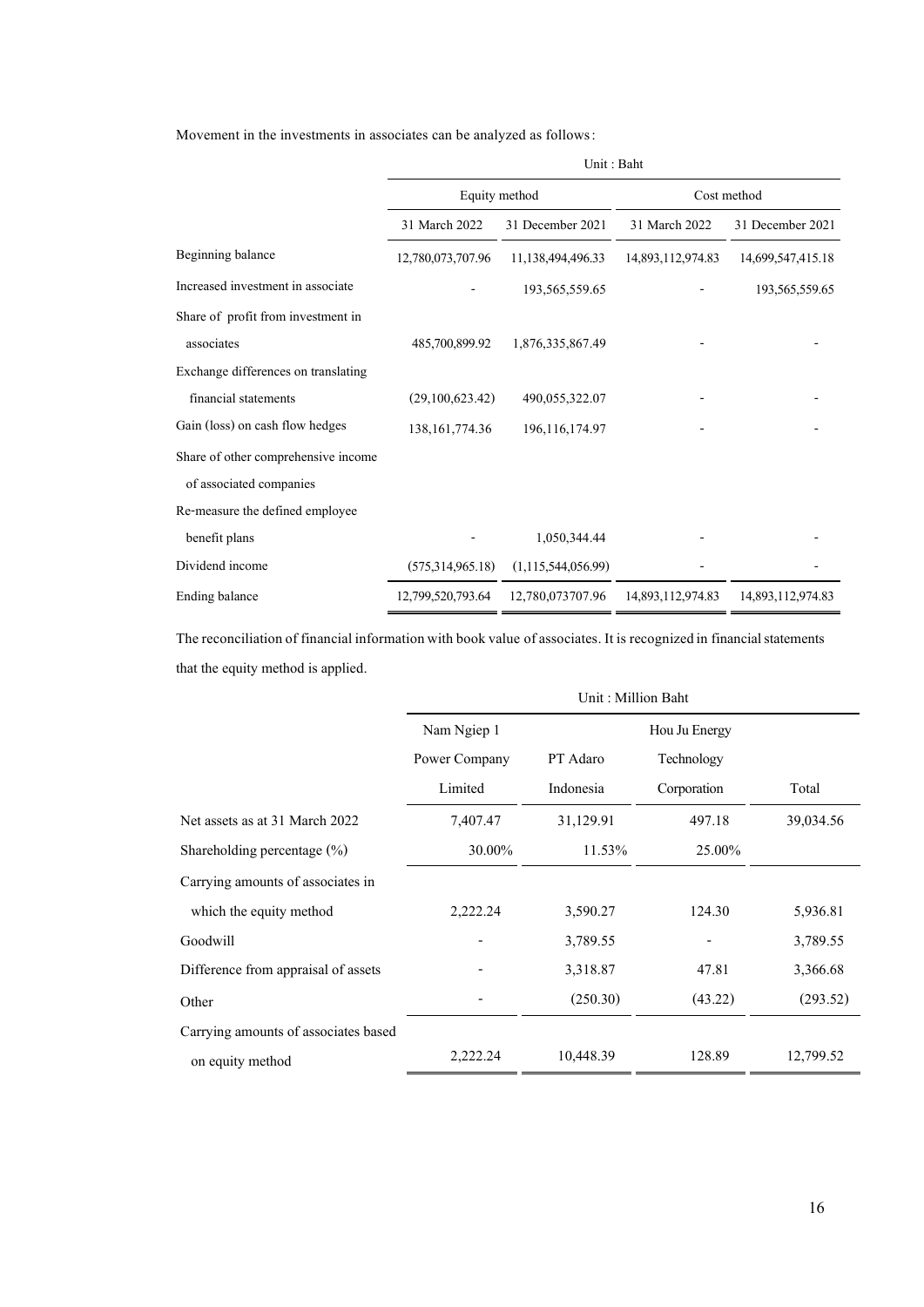The Company has pledged all of shares in Nam Ngiep 1 Power Company Limited in amount of 942,000 shares at USD 100.00 per share and grant security over all related dividends and other rights, interests and benefits arising from such shares in favor of Nam Ngiep 1 Power Company Limited's lenders and other secured parties, as at March 31, 2022 and December 31, 2021, the Company has fully paid up share in amount of shares 942,000.

The Company has signed Subscription Agreement for purchase shares in PT Adaro Indonesia in amount of USD 325 million. On November 22, 2016, the Company has paid for such share in amount of USD 163.50 million (approximately Baht 5,829.85 million) and the Company will pay the remaining in amount of USD 161.50 million in 2022 -2027 when PT Adaro Indonesia has met the conditions in Subscription Agreement (Note 4).

The Company entered into a share purchase agreement to purchase shares in Hou Ju Energy Technology Corporation in the amount of TWD 127.41 million and a share surplus in the amount of TWD 35.24 million, for a total of TWD 162.65 million, or Baht 193.56 million. On August 13, 2021, the company paid for the shares in the amount of TWD 127.41 million and a share premium amounted to TWD 21.86 million. On February 18, 2022, the company paid for a share premium in the amount of TWD 6.65 million. The remaining share premium, amounting to TWD 6.73 million, will be paid when the project meets the conditions specified in the share purchase agreement. The company had recorded the investment value and the remaining share payable in the financial statements (Note 4).

### **9. EQUIPMENT - NET**

As at March 31, 2022, this account consisted of:

|                                      | Unit: Baht              |
|--------------------------------------|-------------------------|
|                                      | Financial statements in |
|                                      | which the equity        |
|                                      | method is applied /     |
|                                      | Separate Financial      |
|                                      | <b>Statements</b>       |
| Net book value as at January 1, 2022 | 494,554.46              |
| Depreciation for the period          | (55,623.01)             |
| Net book value as at March 31, 2022  | 438,931.45              |
|                                      |                         |

Depreciations for the three-month periods ended March 31, 2022 and 2021, have been charged to profit or loss of financial statements amounted to Baht 0.06 million and Baht 0.08 million.

As at March 31, 2022, and December 31, 2021, the company has assets that are fully depreciated but still in use amounting to Baht 2.72 million and Baht 2.70 million, respectively.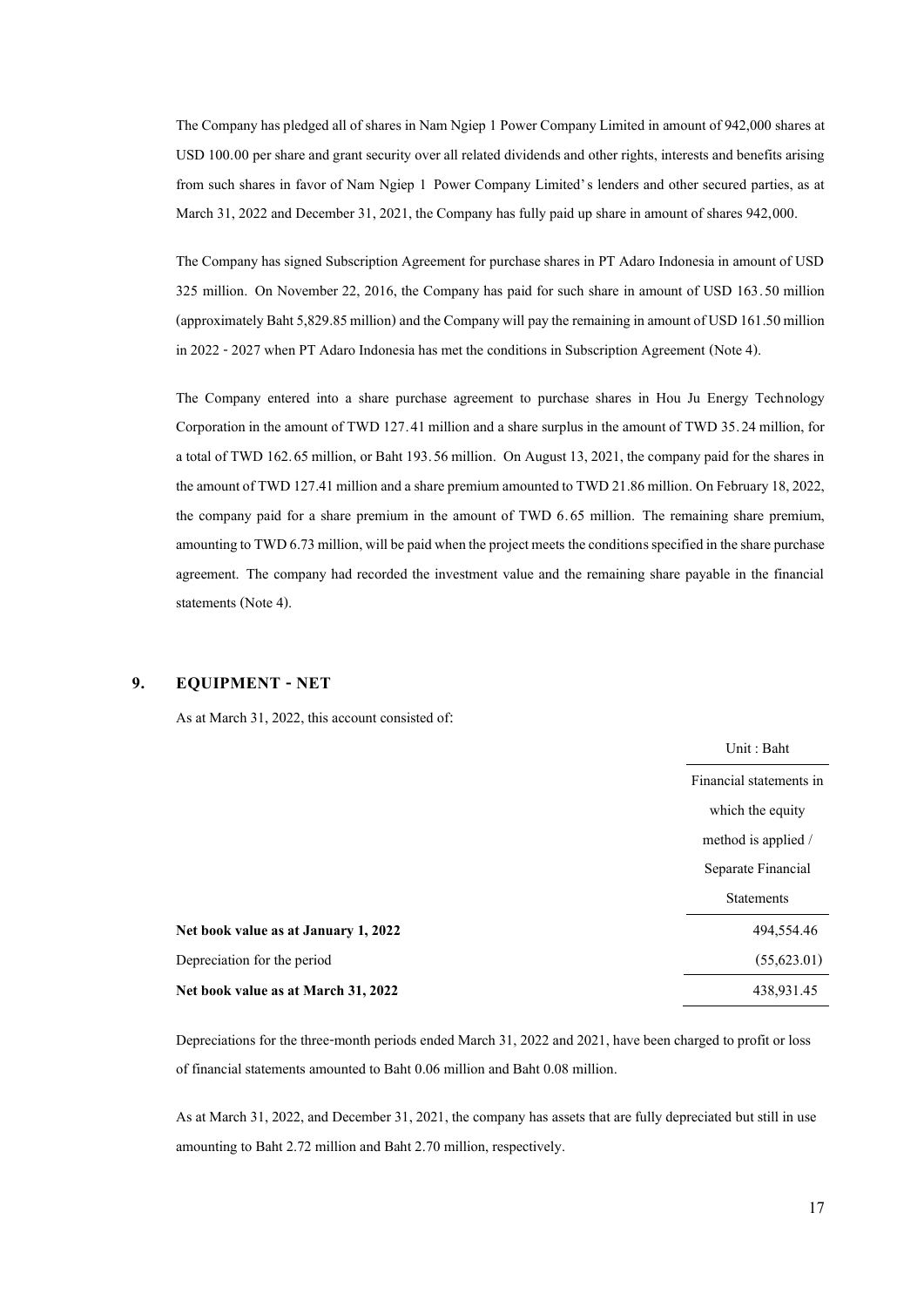### **10. RIGHT-OF-USE ASSETS - NET**

As at March 31, 2022, this account consisted of:

|                                      | Financial statements in<br>which the equity method |
|--------------------------------------|----------------------------------------------------|
|                                      |                                                    |
|                                      |                                                    |
|                                      | is applied / Separate                              |
|                                      | <b>Financial Statements</b>                        |
| Net book value as at January 1, 2022 | 5,414,899.69                                       |
| Amortization for the period          | (475,003.80)                                       |
| Net book value as at March 31, 2022  | 4,939,895.89                                       |

Amortizations for the three-month periods ended March 31, 2022 and 2021, have been charged to profit or loss of financial statements amounted to Baht 0.48 million.

### **11. INTANGIBLE ASSETS**

As at March 31, 2022, this account consisted of:

|                                      | Unit: Baht                  |
|--------------------------------------|-----------------------------|
|                                      | Financial statements in     |
|                                      | which the equity method is  |
|                                      | applied / Separate          |
|                                      | <b>Financial Statements</b> |
| Net book value as at January 1, 2022 | 18, 201, 704. 34            |
| Amortization for the period          | (931, 430.70)               |
| Net book value as at March 31, 2022  | 17,270,273.64               |

Amortizations for the three-month periods ended March 31, 2022 and 2021, have been charged to profit or loss of financial statements amounted to Baht 0.93 million and Baht 0.09 million, respectively.

### **12. PROJECT DEVELOPMENT COSTS - FOR COLLECTION**

As at March 31, 2022 and December 31, 2021, the Company has recognized project development costs - for collection of the Upper Thanlwin (Mong Ton) Hydropower Project and Quang Tri 1Thermal Power Project. These costs are occurred after the principle of project investment was approved by the Minister of Energy on November 21, 2014 and May 16, 2016, respectively and agreed by Project Management Committee to reimburse after establishment of the project company as follows: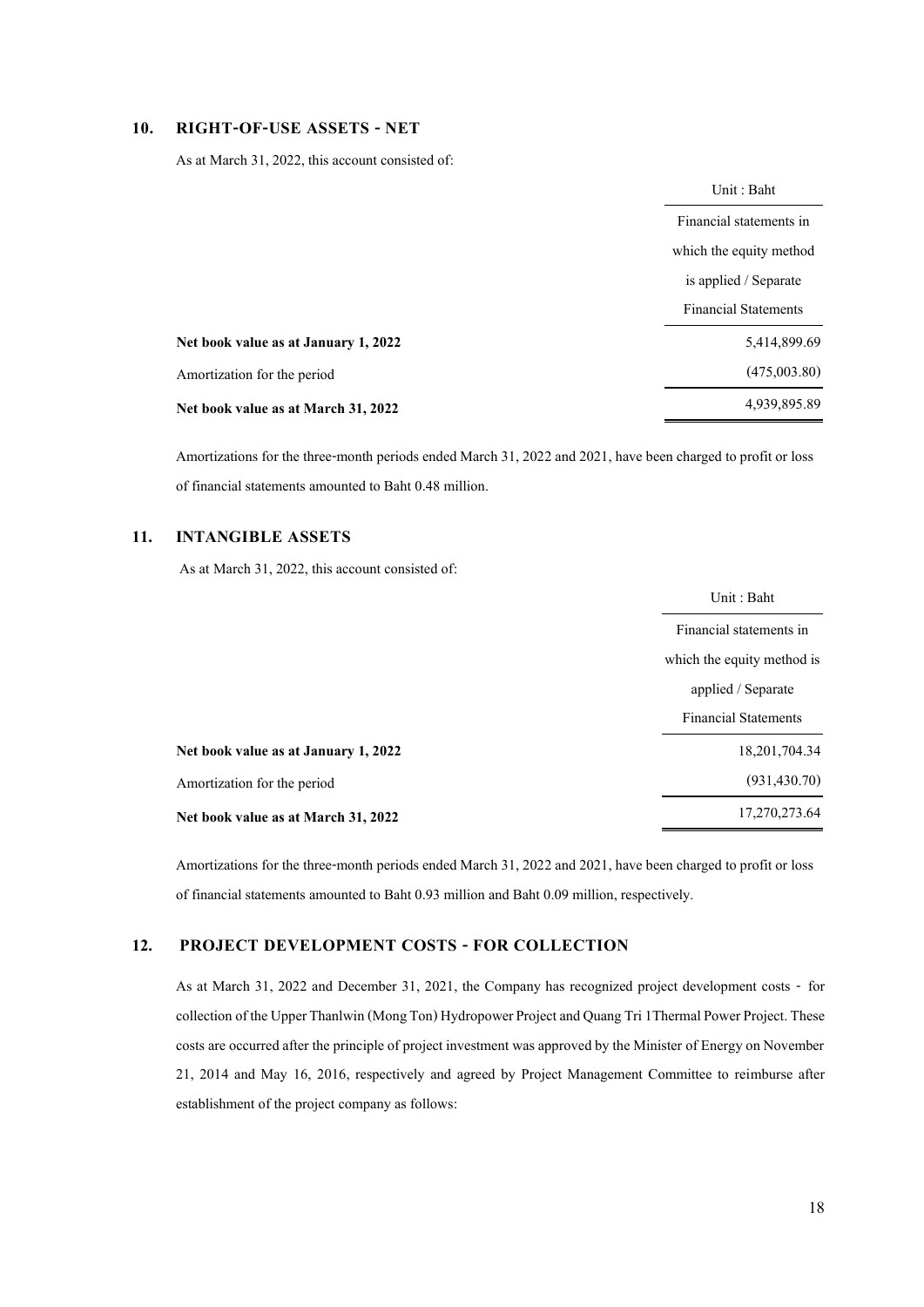|                                 | Financial statements in which the equity method is applied / Separate |                     |                |  |
|---------------------------------|-----------------------------------------------------------------------|---------------------|----------------|--|
|                                 | <b>Financial Statements</b>                                           |                     |                |  |
|                                 | Upper Thanlwin (Mong                                                  |                     |                |  |
|                                 | Ton) Hydropower                                                       | Quang Tri 1 Thermal |                |  |
|                                 | Project)                                                              | Power Plant Project | Total          |  |
| Beginning as at January 1, 2022 | 517,766,620.22                                                        | 102,249,868.47      | 620,016,488.69 |  |
| Additions during the period     |                                                                       | 138,867.61          | 138,867.61     |  |
| Gain (loss) on exchange rate    | (647, 159, 44)                                                        | 246,661.41          | (400, 498, 03) |  |
| Balance as at March 31, 2022    | 517,119,460.78                                                        | 102,635,397.49      | 619,754,858.27 |  |

Unit : Baht

# **13. DEFERRED TAX ASSETS AND LIABILITIES**

The movements in deferred tax assets and liabilities for the three-month period ended March 31, 2022 are

summarized as follows:

|                                       |              | Unit: Baht                                                            |              |  |  |
|---------------------------------------|--------------|-----------------------------------------------------------------------|--------------|--|--|
|                                       |              | Financial statements in which the equity method is applied / Separate |              |  |  |
|                                       |              | <b>Financial Statements</b>                                           |              |  |  |
|                                       |              | Increase (Decrease)                                                   |              |  |  |
|                                       | As at 1      |                                                                       | As at $31$   |  |  |
|                                       | January 2022 | Profit or loss                                                        | March 2022   |  |  |
| Deferred tax assets:                  |              |                                                                       |              |  |  |
| Lease agreements                      | 33,476.93    | (33, 476.93)                                                          |              |  |  |
| Provision for employee benefits       | 2,152,133.00 | 94,682.26                                                             | 2,246,815.26 |  |  |
| <b>Total deferred tax assets</b>      | 2,185,609.93 | 61,205.33                                                             | 2,246,815.26 |  |  |
| Deferred tax liabilities:             |              |                                                                       |              |  |  |
| Equipment (Depreciation)              | 8,681.02     | (876.84)                                                              | 7,804.18     |  |  |
| <b>Total deferred tax liabilities</b> | 8,681.02     | (876.84)                                                              | 7,804.18     |  |  |
| Total deferred tax assets - net       | 2,176,928.91 | 62,082.17                                                             | 2,239,011.08 |  |  |

19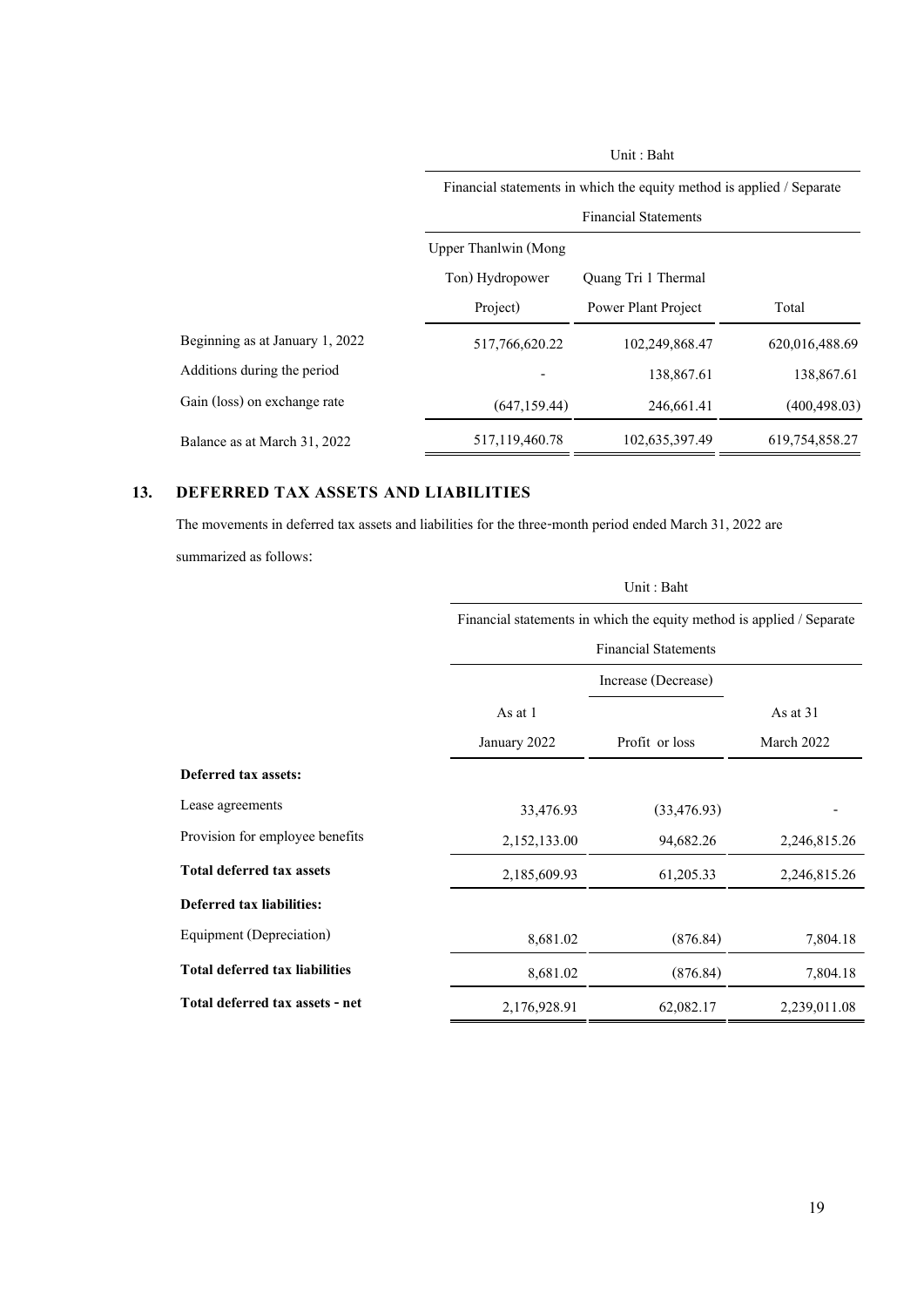For the three-month period ended March 31, this account consisted of:

|                                    | Unit: Baht                               |             |
|------------------------------------|------------------------------------------|-------------|
|                                    | Financial statements in which the equity |             |
|                                    | method is applied / Separate Financial   |             |
|                                    | <b>Statements</b>                        |             |
|                                    | 2022                                     | 2021        |
|                                    | 110, 143, 722. 38                        |             |
|                                    | (62,082.17)                              | (95,684.25) |
| Total income tax expense (revenue) | 110,081,640.21                           | (95,684.25) |
|                                    |                                          |             |

The tax rate for the three-month periods ended March 31, 2022 and 2021 were 20%.

### **14. TRADE AND OTHER CURRENT PAYABLES**

This account consisted of:

|                                                 | Unit: Baht<br>Financial statements in which the equity<br>method is applied / Separate Financial |                  |  |
|-------------------------------------------------|--------------------------------------------------------------------------------------------------|------------------|--|
|                                                 |                                                                                                  |                  |  |
|                                                 |                                                                                                  |                  |  |
|                                                 | Statements                                                                                       |                  |  |
|                                                 | 31 March 2022                                                                                    | 31 December 2021 |  |
| <b>Trade payables</b>                           |                                                                                                  |                  |  |
| Trade payables - related party                  | 2,420,904.13                                                                                     | 777,028.76       |  |
| Trade payables - non - related party            | 11,347,047.15                                                                                    | 6,901,224.69     |  |
| <b>Total trade payables</b>                     | 13,767,951.28                                                                                    | 7,678,253.45     |  |
| Other current payables                          |                                                                                                  |                  |  |
| Other payable - related party                   | 9,630.00                                                                                         | 508.25           |  |
| Other payable                                   | 654,978.21                                                                                       | 8,525,358.39     |  |
| Accrued expenses - related party                | 1,334,337.44                                                                                     | 3,124,615.56     |  |
| Accrued project development expenses            | 69,477.05                                                                                        | 22,440,547.69    |  |
| Accrued employee expenses                       | 4,064,567.50                                                                                     | 27,621,873.96    |  |
| Advance received - project development expenses | 379,528.26                                                                                       | 379,528.26       |  |
| Others                                          | 2,584,682.08                                                                                     | 3,593,955.28     |  |
| <b>Total other payables</b>                     | 9,097,200.54                                                                                     | 65,686,387.39    |  |
| Total trade and other current payables          | 22,865,151.82                                                                                    | 73, 364, 640. 84 |  |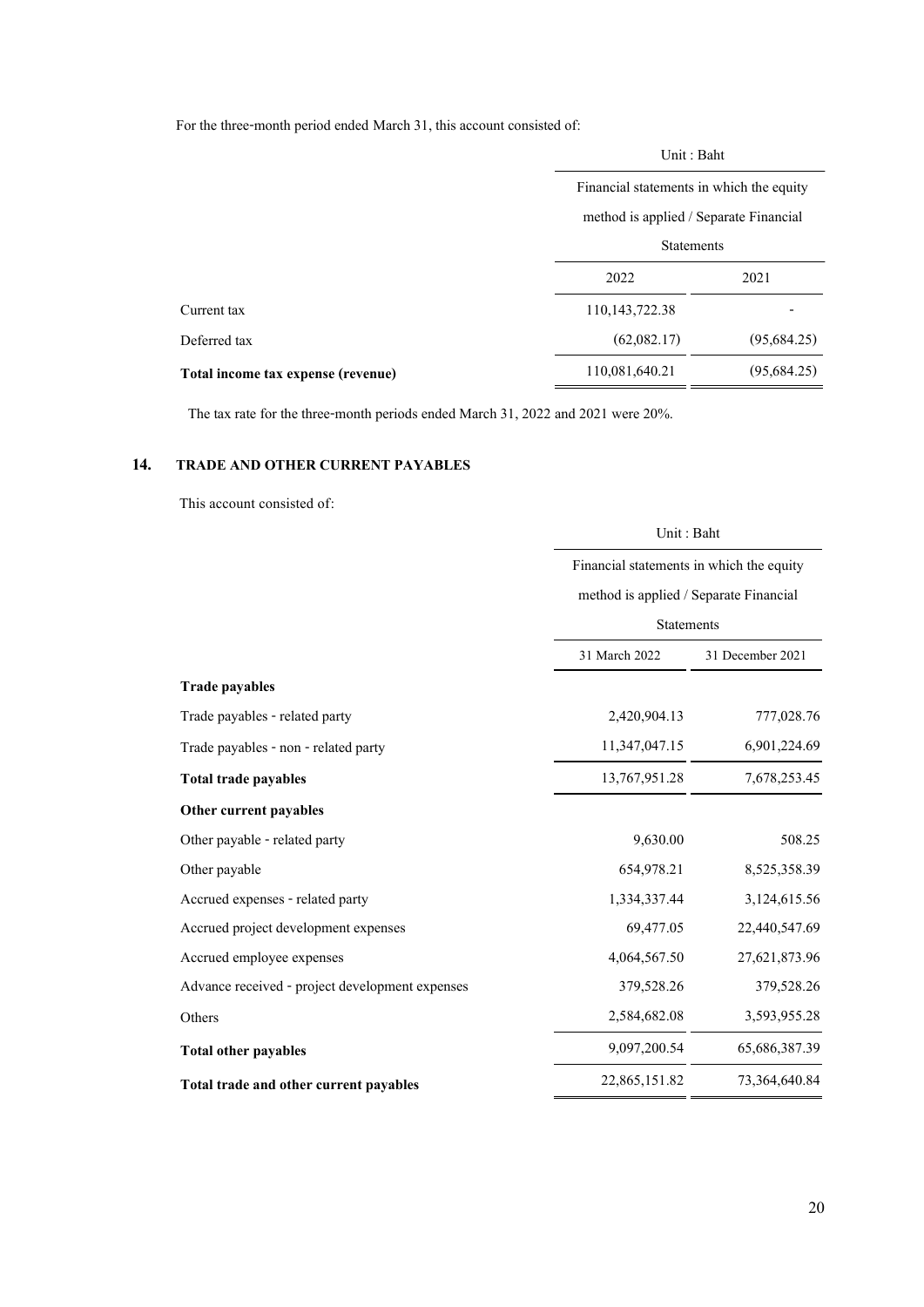# **15. OTHER CURRENT LIABILITIES**

This account consisted of:

|                                         | Unit: Baht                                                                                              |                  |  |
|-----------------------------------------|---------------------------------------------------------------------------------------------------------|------------------|--|
|                                         | Financial statements in which the equity<br>method is applied / Separate Financial<br><b>Statements</b> |                  |  |
|                                         |                                                                                                         |                  |  |
|                                         |                                                                                                         |                  |  |
|                                         | 31 March 2022                                                                                           | 31 December 2021 |  |
| Deposit received and security guarantee | 1,311,477.33                                                                                            | 1,311,477.33     |  |
| Withholding tax payable                 | 5,165,010.12                                                                                            | 533,613.04       |  |
| <b>Total other current liabilities</b>  | 6,476,487.45                                                                                            | 1,845,090.37     |  |
|                                         |                                                                                                         |                  |  |

## **16. LEASE LIABILITIES - NET**

This account consisted of:

|                                        |               | Unit: Baht<br>Financial statements in which the equity<br>method is applied / Separate Financial<br><b>Statements</b> |  |  |
|----------------------------------------|---------------|-----------------------------------------------------------------------------------------------------------------------|--|--|
|                                        |               |                                                                                                                       |  |  |
|                                        |               |                                                                                                                       |  |  |
|                                        |               |                                                                                                                       |  |  |
|                                        | 31 March 2022 | 31 December 2021                                                                                                      |  |  |
| Less than 1 year                       |               |                                                                                                                       |  |  |
| Minimum payment                        | 1,979,945.00  | 2,124,270.00                                                                                                          |  |  |
| Deferred interest expenses             | (160, 581.58) | (181, 234.13)                                                                                                         |  |  |
| Present value of minimum payment       | 1,819,363.42  | 1,943,035.87                                                                                                          |  |  |
| Over 1 year but not over 5 years       |               |                                                                                                                       |  |  |
| Minimum payment                        | 3,460,380.00  | 3,847,122.50                                                                                                          |  |  |
| Deferred interest expenses             | (175, 432.35) | (207, 874.13)                                                                                                         |  |  |
| Present value of minimum payment       | 3,284,947.65  | 3,639,248.37                                                                                                          |  |  |
| <b>Book value of lease liabilities</b> | 4,939,895.89  | 5,414,899.69                                                                                                          |  |  |

As at March 31, 2022 and December 31, 2021, the Company has vehicle lease agreements for 2–5 years with interest of 2.24% to 6.275% per annum, respectively.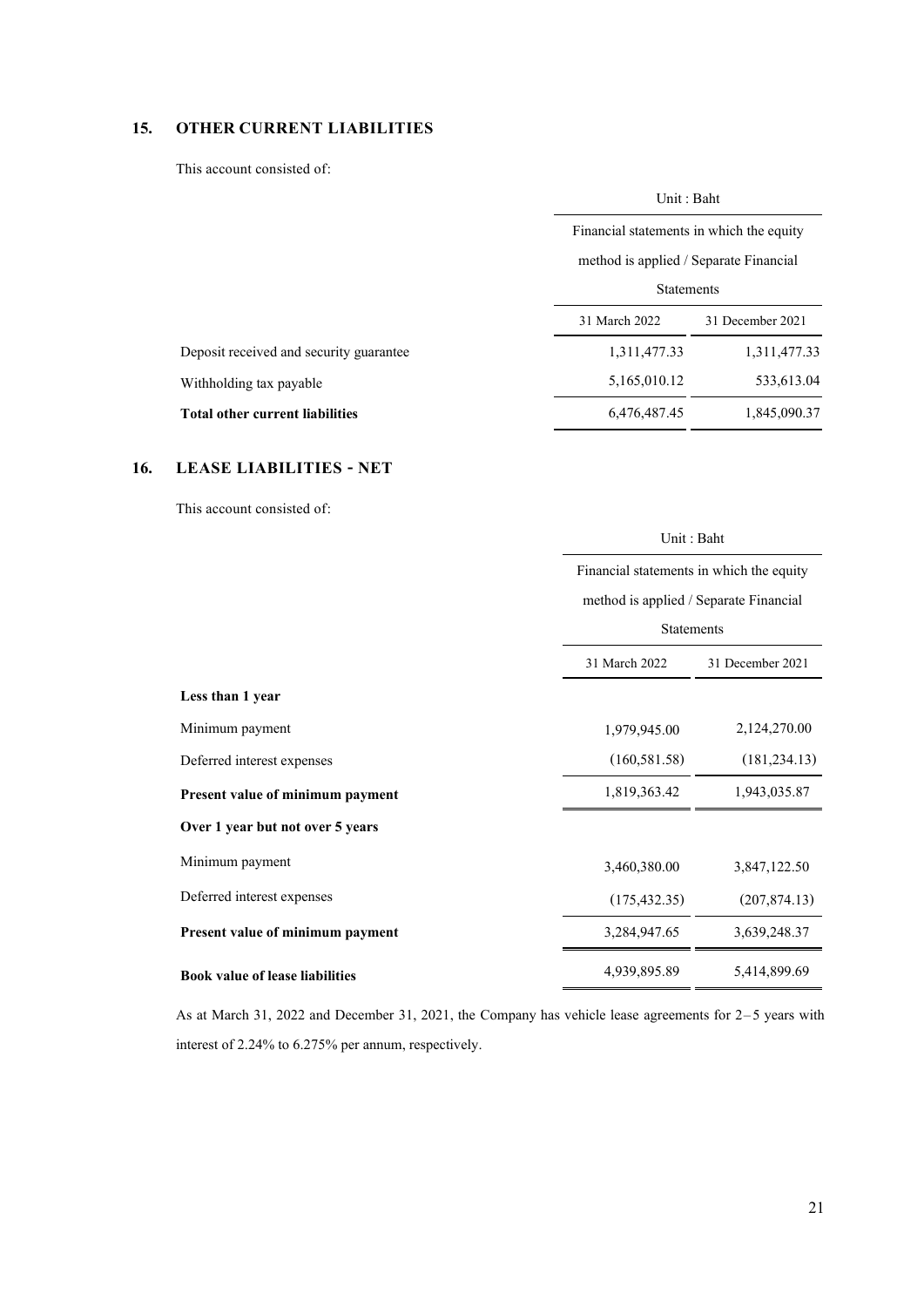## **17. NON-CURRENT PROVISION FOR EMPLOYEE BENEFITS**

Movement of non-current provision for employee benefits for the three-month period ended March 31, 2022 and December 31, 2021 as follows:

|                                             | Unit: Baht                             |                                          |  |  |
|---------------------------------------------|----------------------------------------|------------------------------------------|--|--|
|                                             |                                        | Financial statements in which the equity |  |  |
|                                             | method is applied / Separate Financial |                                          |  |  |
|                                             | <b>Statements</b>                      |                                          |  |  |
|                                             | 31 March 2022                          | 31 December 2021                         |  |  |
|                                             | (3 Months)                             | $(12$ Months)                            |  |  |
| Provision for non-current employee benefits |                                        |                                          |  |  |
| at beginning balance                        | 10,760,664.95                          | 8,945,539.18                             |  |  |
| Recognized in profit or loss:               |                                        |                                          |  |  |
| Current service costs                       | 411,741.72                             | 1,610,057.67                             |  |  |
| Interest cost                               | 61,669.59                              | 205,068.10                               |  |  |
| Provision for non-current employee benefits |                                        |                                          |  |  |
| at ending balance                           | 10,760,664.95<br>11,234,076.26         |                                          |  |  |

For the three-month period ended March 31, this account consisted of:

|                                 | Unit: Baht                               |            |  |
|---------------------------------|------------------------------------------|------------|--|
|                                 | Financial statements in which the equity |            |  |
|                                 | method is applied / Separate Financial   |            |  |
|                                 | <b>Statements</b>                        |            |  |
|                                 | 2022<br>2021                             |            |  |
| Current service costs           | 411,741.72                               | 402,514.42 |  |
| Interest cost                   | 51,267.02<br>61,669.59                   |            |  |
| Total employee benefits expense | 473,411.31<br>453,781.44                 |            |  |

The following expenses were recognized in the statement of comprehensive income for the three-month period ended March 31:

| Unit: Baht                               |            |
|------------------------------------------|------------|
| Financial statements in which the equity |            |
| method is applied / Separate Financial   |            |
| <b>Statements</b>                        |            |
| 2022                                     | 2021       |
| 473,411.31                               | 453,781.44 |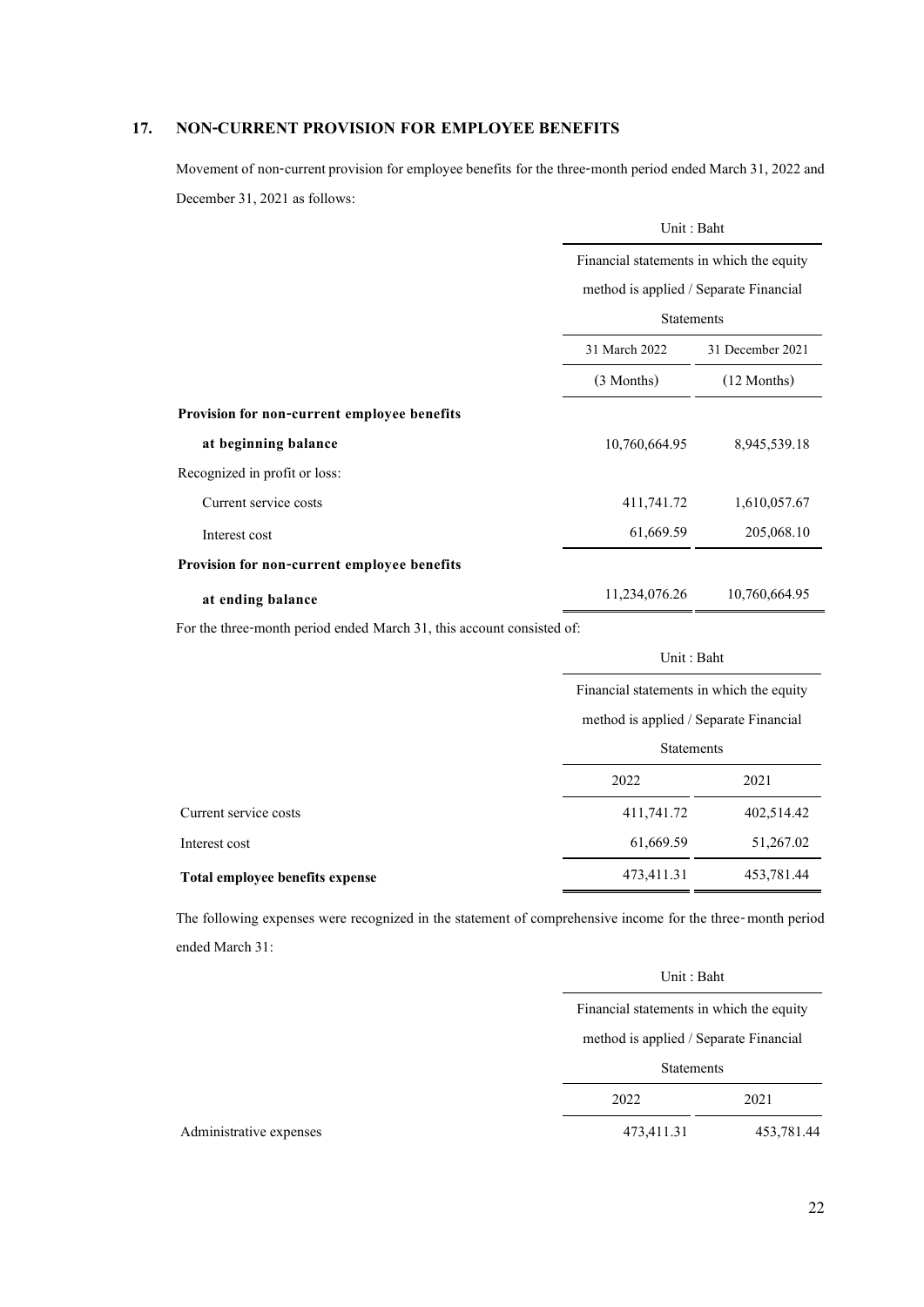# **18. REVENUE FROM SERVICES**

The following revenue from services were recognized in the statement of comprehensive income for the threemonth period ended March 31:

|                                       | Unit: Baht                               |              |  |
|---------------------------------------|------------------------------------------|--------------|--|
|                                       | Financial statements in which the equity |              |  |
|                                       | method is applied / Separate Financial   |              |  |
|                                       | <b>Statements</b>                        |              |  |
|                                       | 2022<br>2021                             |              |  |
| Revenue from services - related party |                                          |              |  |
| Nam Ngiep 1 Power Company Limited     |                                          |              |  |
| Management services agreement         | 2,280,585.01                             | 2,145,150.00 |  |
| Associate technical support services  | 395,911.34                               | 274,199.39   |  |
| <b>Total revenue from services</b>    | 2,676,496.35<br>2,419,349.39             |              |  |

## **19. COST OF SERVICES**

The following cost of services was recognized in the statement of comprehensive income for the three-month period ended March 31:

|                                       | Unit: Baht                               |  |  |
|---------------------------------------|------------------------------------------|--|--|
|                                       | Financial statements in which the equity |  |  |
|                                       | method is applied / Separate Financial   |  |  |
|                                       | <b>Statements</b><br>2022<br>2021        |  |  |
|                                       |                                          |  |  |
| Associate management service expenses | 2,440,112.32<br>1,824,045.40             |  |  |

# **20. ADMINISTRATIVE EXPENSES**

The following administrative expenses were recognized in the statement of comprehensive income for the threemonth period ended March 31:

|                                         |                                          | Unit : Baht                            |  |  |
|-----------------------------------------|------------------------------------------|----------------------------------------|--|--|
|                                         | Financial statements in which the equity |                                        |  |  |
|                                         |                                          | method is applied / Separate Financial |  |  |
|                                         | <b>Statements</b>                        |                                        |  |  |
|                                         | 2022                                     | 2021                                   |  |  |
| Administrative expenses - related party | 3,080,036.12                             | 3,965,141.30                           |  |  |
| Employee expenses                       | 20,753,675.12                            | 18,933,623.81                          |  |  |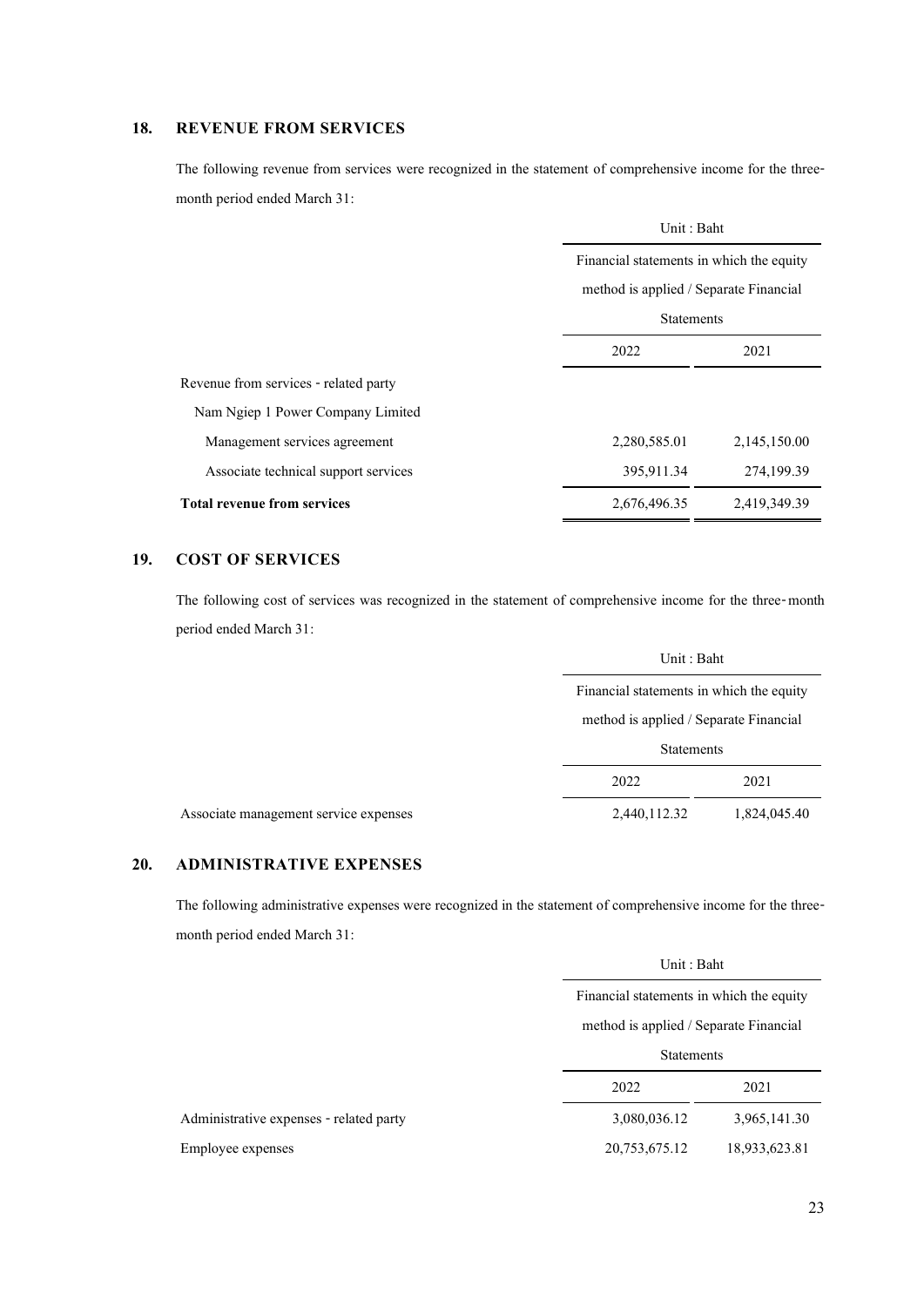Unit : Baht

|                                      | Financial statements in which the equity |               |  |  |
|--------------------------------------|------------------------------------------|---------------|--|--|
|                                      | method is applied / Separate Financial   |               |  |  |
|                                      | <b>Statements</b>                        |               |  |  |
|                                      | 2022<br>2021                             |               |  |  |
| Project development expenses         | 8,709,124.29                             | 896,084.63    |  |  |
| Associate administrative expenses    | 183,761.86                               | 216,220.02    |  |  |
| Other service fees                   | 1,224,123.34                             | 807,534.71    |  |  |
| Others                               | 4,286,970.89                             | 2,839,717.45  |  |  |
| <b>Total administrative expenses</b> | 38,237,691.62                            | 27,658,321.92 |  |  |

### **21. EXPENSES BY NATURE**

The following Expenses by nature were recognized in the statement of comprehensive income for the three-month period ended March 31:

|                               | Unit: Baht                               |               |  |  |
|-------------------------------|------------------------------------------|---------------|--|--|
|                               | Financial statements in which the equity |               |  |  |
|                               | method is applied / Separate Financial   |               |  |  |
|                               | <b>Statements</b>                        |               |  |  |
|                               | 2022<br>2021                             |               |  |  |
| Employee expenses             | 20,763,305.12                            | 18,933,623.81 |  |  |
| Outsourcing costs             | 3,601,914.18                             | 3,202,986.01  |  |  |
| Project development expenses  | 8,709,124.29                             | 2,465,774.63  |  |  |
| Depreciation and amortization | 1,462,057.51                             | 645,525.69    |  |  |
| Other expenses                | 6, 141, 402. 84                          | 4,234,457.18  |  |  |
| Total expenses by nature      | 40,677,803.94<br>29,482,367.32           |               |  |  |

# **22. MEMORANDUM OF UNDERSTANDING (MOU) AND MEMORANDUM OF AGREEMENT (MOA)**

### **22.1 MOU and MOA for Hutgyi Hydropower Project**

 On June 26, 2006, EGAT and Sinohydro Corporation Limited (SINOHYDRO), the People's Republic of China signed a bilateral MOU in cooperation with the development of Hutgyi Hydropower Project in the Republic of the Union of Myanmar.

Later, on December 18, 2007, EGAT has established the Company as a wholly-owned subsidiary and an investing arm of EGAT. On June 26, 2008, the Ministry of Energy of Thailand approved EGAT's letter requesting the transfer of Hutgyi Hydropower Project development from EGAT to the Company.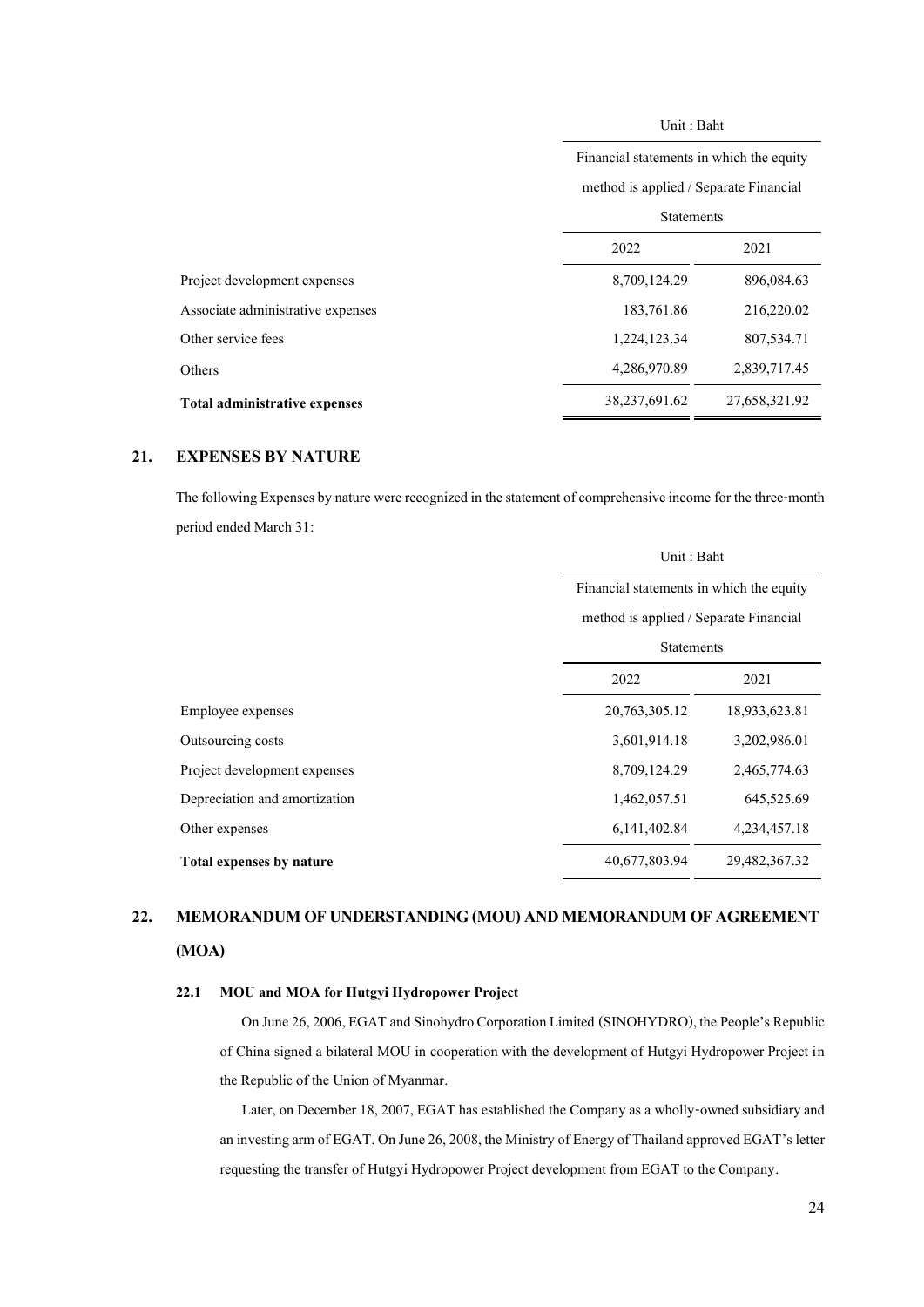Both parties later extended the aforementioned MOU for 3 additional times on April 25, 2007, March 10, 2008 and December 25, 2008 respectively. The last extension indicated a validity period for 2 years from the effective date. Then, on December 24, 2010, the 4th MOU extension, with some modifications in terms and conditions, was signed between the Company and SINOHYDRO which will be effective until the signing of the Joint Venture Agreement (JVA).

On April 24, 2010, the Company entered into a 4-party MOA with:

- 1. Department of Hydropower Planning Ministry of Electric Power No. (1), the Union of Myanmar (DHPP)
- 2. Sinohydro Corporation Limited, the People's Republic of China (SINOHYDRO)
- 3. International Group of Entrepreneur Company Limited, the Union of Myanmar (IGOEC)

The aim is for joint engineering and financial feasibility study for development of the Hutgyi Hydropower Project.

There are still conflicts among ethnic minorities in the Project areas. Management of the Company agreed to delay development of this Project.

# **22.2 Joint Development Memorandum of Understanding (JD-MOU) for Upper Thanlwin (Mong Ton) Hydropower Project**

On November 11, 2010, the Company entered into a Joint Development MOU with

1. China Three Gorges Corporation (CTGC)

2. International Group of Entrepreneurs Company Limited (IGOEC)

The objective of JD-MOU was to jointly develop the Upper Thanlwin (Mong Ton) Hydropower Project in the Republic of the Union of Myanmar. The Company will be responsible for the Transmission Line and Power System Study for connection to Thailand's power grid as well as the project finance if required. Furthermore, the Company and CTGC shall be responsible for EIA and O&M for the project.

In order that, all parties of the project's development shall prepare and submit the feasibility study report to the government of Republic of the Union of Myanmar and once approved, the parties will enter into a Memorandum of Agreement (MOA) and establish a Joint Venture Company.

#### **22.3 MOU for Cooperation in the Development of Quang Tri 1 Thermal Power Project, Vietnam**

On December 8, 2011, an MOU was signed between the Company and People's Committee of Quang Tri Province (PCQT) to set a scope of feasibility study regarding the commercial, financial, technical and environmental aspects in the joint cooperation for mutual benefits. If the project is feasible and Government of Vietnam approves this project, PCQT would cooperate with related ministries in supporting the Company for further processes.

To support this project, the Company is responsible for conducting survey and feasibility studies to develop the project in order to submit the project proposal to PCQT, Ministry of Industry and Trade (MOIT), and Government of Vietnam.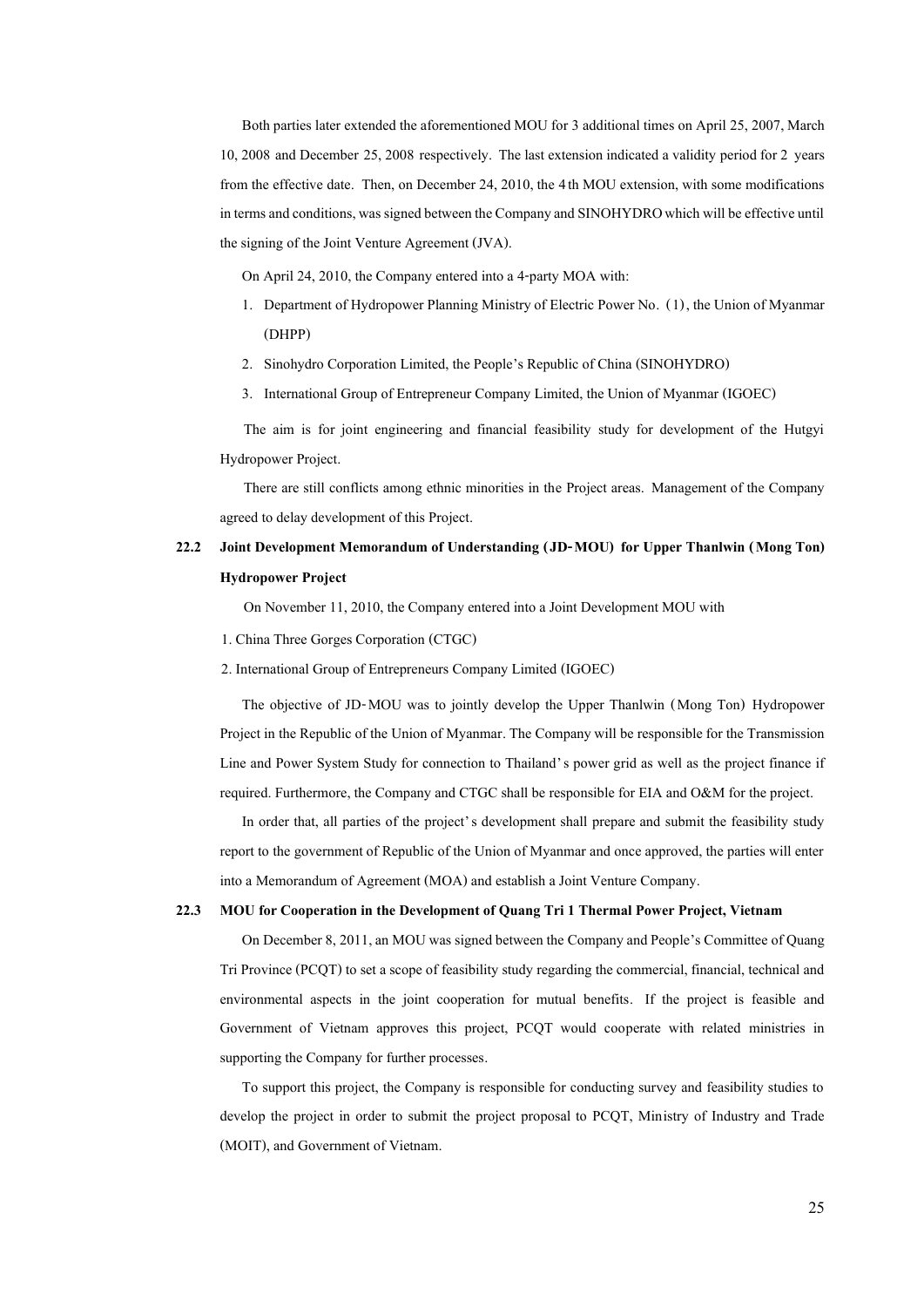Each party will bear its own internal costs and both parties have agreed that the external costs will be ultimately borne by a new established Joint Venture Company. The method of project development cost reimbursement and external costs payment as well as related agreements under this MOU shall be approved by the Company.

On August 12, 2013, the Company was approved by the Vietnamese government to be the project developer. The project shall be operated in a form of Build - Operate - Transfer (BOT) with the support from MOIT and PCQT.

On December 17, 2013, the Company's Board of Directors had resolution to delay the signing of MOU between the Company and MOIT for about 6 months to find solutions for proportion of project equity.

On June 24, 2014, MOU between the Company and MOIT was signed in Hanoi, Vietnam to specify scope in developing the project between MOIT and the Company; which is in accordance with promulgated Vietnamese law. On March 6,2017, the Company signed a new MOU with MOIT for extend the terms to replace the original MOU which expired.

On July 1, 2014, the Company and Power Engineering Consulting Joint Stock Company 2 (PECC2) had signed on the service agreement to prepare Feasibility Study and Environmental Impact Assessment Report ( $F/S \& EIA$ ), in which the Supercritical (SC) technology was used, for submitting to the Vietnamese government. On October 8, 2015, Ministry of Natural Resources and Environment (MONRE) approved the Environmental Impact Assessment Report (EIA), while the Feasibility Study Report (F/S) is still under the reviewed of MOIT for approval.

On November 27, 2015, the Organization for Economic Co-operation and Development (OECD) announced the financing policy of the Export-Credit Agency (ECA) for the coal-fired power plants project which had an impact on Quang Tri 1 Thermal Power Project, ECA's criteria for financing the project with capacity larger than 500 MW shall use the Ultra-Supercritical (USC) technology, which differ from the past criteria that allowed to use the Supercritical (SC) technology. For this reason, the Company had to adjust the F/S & EIA, which had been conducted based on SC technology, to USC technology to be conform to ECA's new financing policy. On October 14, 2016, the adjusted EIA was approved by MONRE. Subsequently, the adjusted F/S was approved by MOIT on December 7, 2016.

On July 11, 2014, MOU between the Company and PCQT in Quang Tri province was signed to strengthen relationship and specific scope in developing project between PCQT and the Company.

On December 28, 2015, MOU between the Company and Electricity Generating Public Company Limited (EGCO) was signed for cooperation in the development of Quang Tri 1 Thermal Power Project which EGCO has 30 percent of shareholder.

On June 10, 2016, Joint Development Agreement (JDA) between the Company, EGCO and Kyushu Electric Power Co., Inc. (KYUSHU) was signed for cooperation in development of Quang Tri 1 Thermal Power Project in with shareholdings proportion of 40 : 30 : 30, respectively. Signing of the JDA resulted in the termination of the previous MOU with EGCO on December 28, 2015. Two addition MOUs were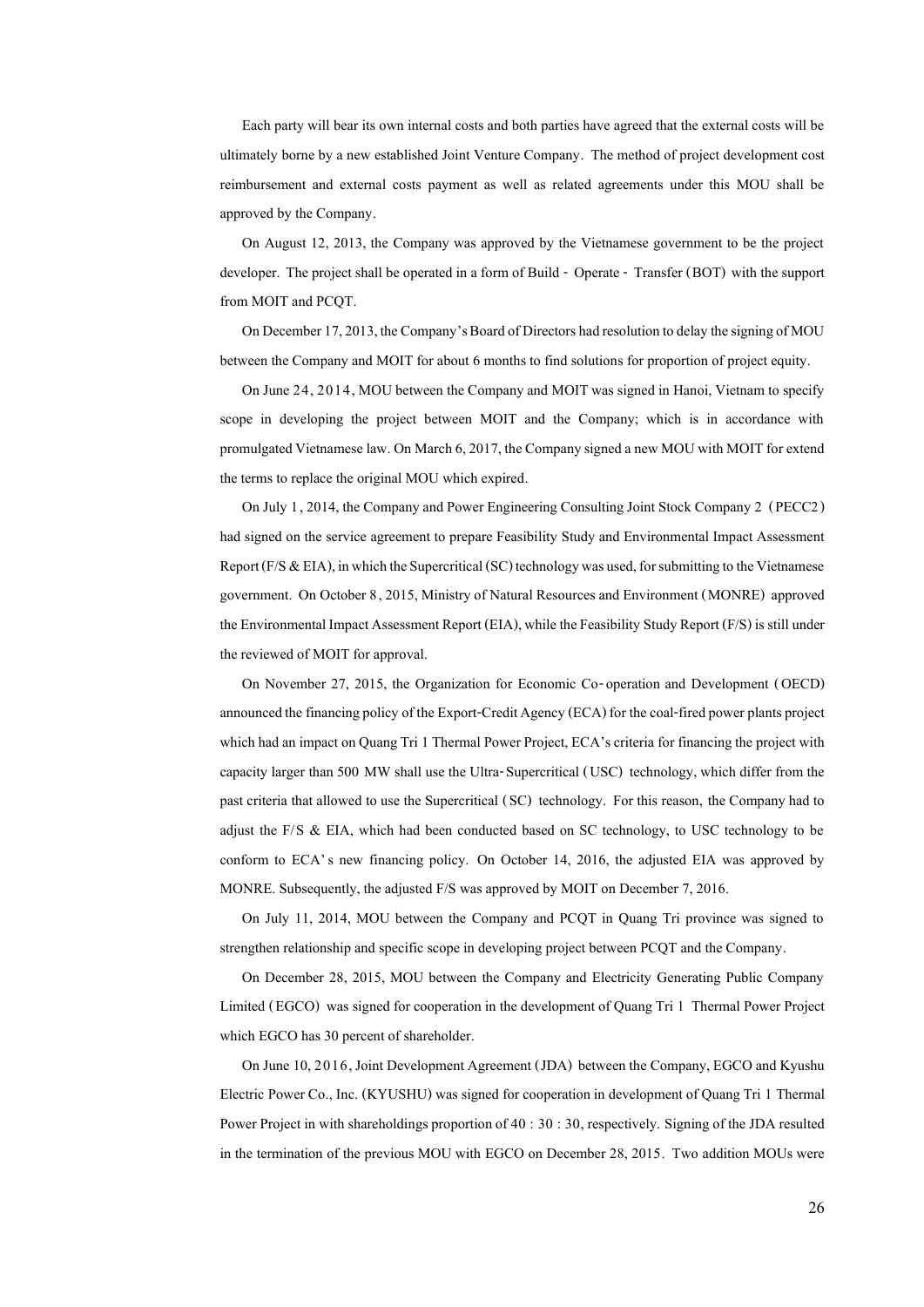also signed, one between EGCO and the Company and another between KYUSHU and the Company, in order to specify other substantial terms and conditions that are not indicated in JDA.

On March 28, 2017, KYUSHU had sent organization reform notice to the Company which Quang Tri 1Thermal Power Project development had transfer to Kyuden International Corporation (KYUDEN) to strengthen and improve the efficiency of operations. Later on, the meeting dated February 19, 2020, it had a resolution to cease the operation with KYUDEN from February 21, 2020.

On September 16, 2020, the Company had prepared the new joint venture agreement with EGCO and Ratch Group Public Company Limited (RATCH) with shareholding at 40 : 30 : 30, respectively. The signing of JDA had caused the MOU that the Company signed with EGCO on June 10, 2016 to be finalized. In addition, the Company had signed the 2 additional MOU with EGCO and RATCH to define the additional conditions from the specified in JDA.

On April 1, 2022, the Company, ECGO and Ratch Group mutually agreed to enter into a Termination Agreement to terminate Quang Tri 1Thermal Power Project. The company has already searched for a new partner.

#### **22.4 MOU for Cooperation in the Development of Hydro Power Project Nam Ngum 3**

Hydro Power Project Nam Ngum 3 is owned by Electricite du Laos (EDL). Later, in July 2017, EDL has granted the development right to Chaleun Sekong Group Co. , Ltd. (CSG) for cooperation in the development, investment and seeking for Strategic Investor.

On September 22, 2017, the Company has signed in MOU with CSG with the objective to jointly develop, and invest in Nam Ngum 3 Hydropower Project. Later on June 29, and December 14, 2018, it has signed the amendment of MOU to extend both parties cooperation period. On July 16, 2019, EDL and CSG/CSE have reached the Share Purchase Agreement: SPA of Nam Ngum 3 Power Co., Ltd. (NNG3). If the Company has been approved for trading from all related departments, it will have 25% shareholding.

At present, the co-developers of the Nam Ngum 3 Hydropower Project have successfully negotiated (drafted) a Memorandum of Understanding on the purchase of electricity between buyers and sellers ( Tariff MOU) , which has been approved by the Coordinating Sub- Committee on Electricity Power between Thailand and neighboring countries (S-ECTN) on January 21, 2021. It was considered by the Office of the Attorney General on March 8, 2021, respectively. EGAT had proposed both approved (draft) Tariff MOUs and the approval of investment in the project had been sent to the Ministry of Energy.

In addition, the National Energy Policy Council (NEPC) approvedthe (draft) Tariff MOU at Meeting No. 3/2021 on November 21, 2022. NPEC recommended preparing a Full Due Diligence report for EGAT before signing the Tariff MOU. However, the project developers submitted a Full DD report to EGAT on March 11, 2022, and the EGAT Board of Directors acknowledged a report in the BOD meeting (special meeting) on March 15. 2022. The Company expected to sign a Tariff MOU within April 2022.

In addition, the co-developers were in the process of negotiating various major agreements used in investments such as Concession Agreement: CA, Share Holder Agreement: SHA to seek approval from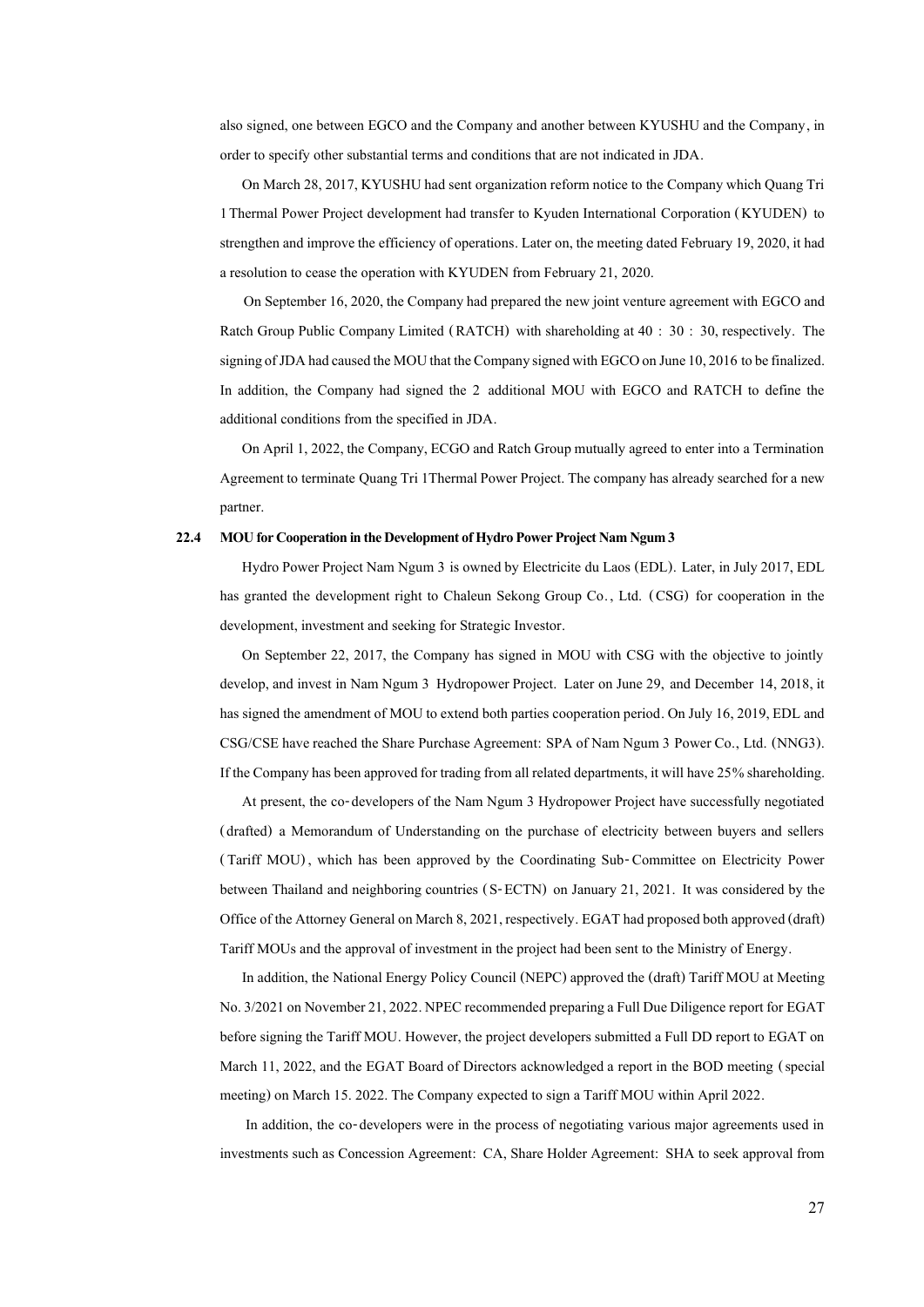the Office of the Attorney General including the Power Purchase Agreement (PPA) with EGAT and the Refinancing Agreement with Potential Lenders that jointly proposed a Letter of Intent (LOI), etc.

The project has more than 80% of construction progress and is expected to be complete and ready to supply electricity by 2023.

### **23. COMMITMENTS AND CONTIGENT LIABILITIES**

As at March 31, 2022, the Company has commitments and contingent liabilities as follow:

- 23.1 The Company has contingent liabilities associated Hutgyi Hydropower Project, the expenses in the development project before the establishment of the Project Company in the amount of Baht 80.86 million. The Company must refund to EGAT when the Project Company is established and the expenses in the development project was able to repay from the Project Company after the establishment of the Project Company when the company is ready to pay.
- 23.2 Procurement agreements

The Company has 7 significant procurement agreements with the remaining contract value in the amount of Baht 198.43 million as follows:

- 23.2.1 There are 2 consulting service agreement in local currency with the principal contract value in the amount of Baht 108.18 million and the remaining contract value in the amount of Baht 88.36 million.
- 23.2.2 There are 4 consulting service agreements in foreign currencies. The 4 agreements were made in US dollar with the principal contract value in the amount of USD 3.818 million and the remaining contract value in the amount of USD 3.158 million, or approximately Baht 105.66 million (using the selling rate as at March 31, 2022 at Baht 33.4553 per USD).
- 23.2.3 There is a company system development contract in local currency with the principal contract value in the amount of Baht 21.87 million and the remaining contract value in the amount of Baht 4.41 million.
- 23.3 Letter of Credit

The Company, as a shareholder of Nam Ngiep 1 Power Company Limited, has provided the Standby Letter of Credit (SBLC) to guarantee the Company's equity in Nam Ngiep 1 Power Company Limited to lender with Mizuho Bank, Ltd. Bangkok Branch for 1 year (expired on August 31, 2021), which is in accordance with the conditions specified in the shareholder support and subordination deed (SSSD). On July 13, 2021, the Company has renewed the SBLC for 1 year from September 1, 2021 to August 31, 2022 in the amount of USD 6.438 million.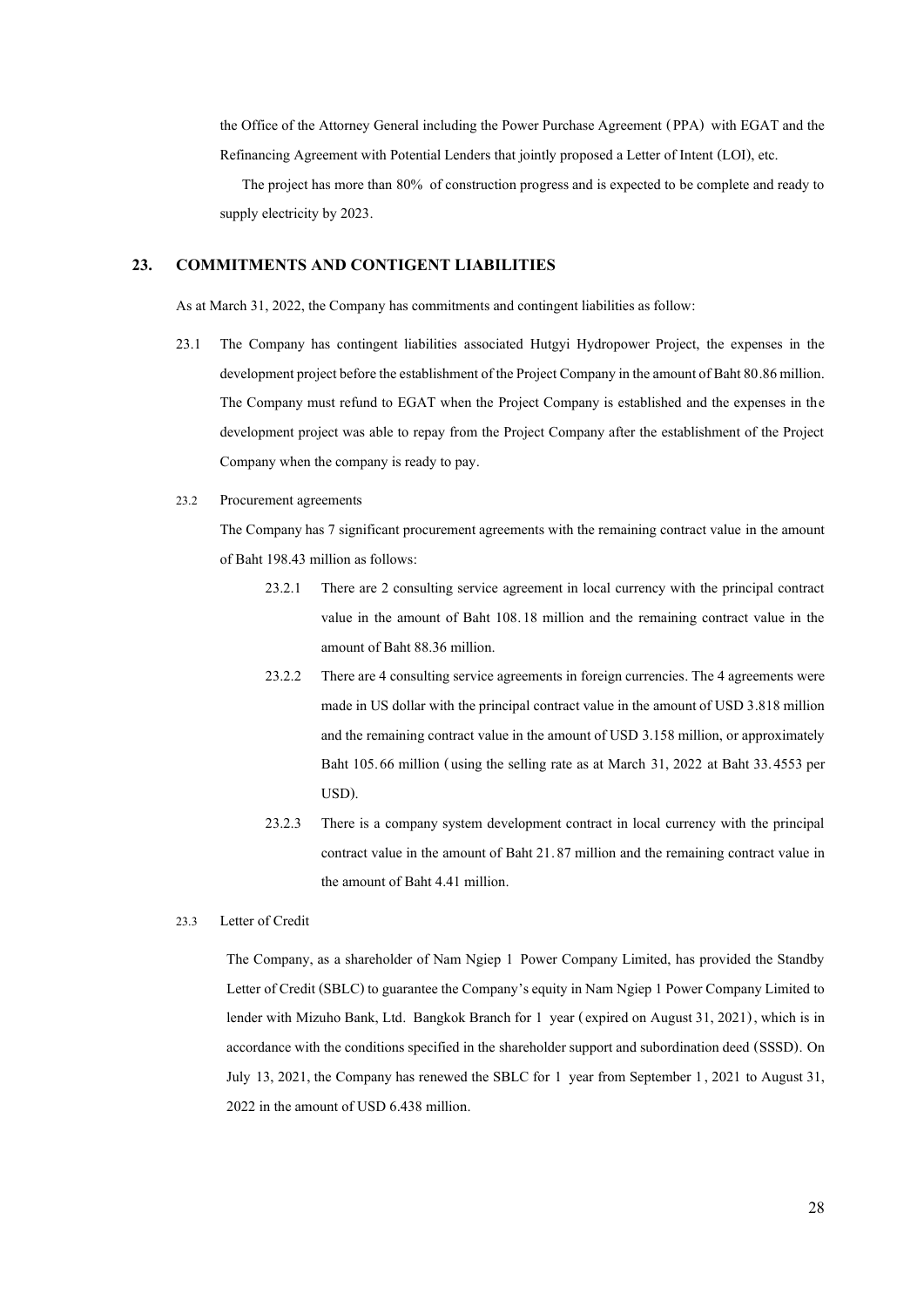#### 23.4 Account Agreement

On January 6, 2022, the Company as a shareholder of the Company Nam Ngiep 1 Power Co. , Ltd. had placed collateral for SBLC for a period of 6 months from February 10, 2022 to August 10, 2022, totaling USD 5.53 million and Baht 128.02 million issued by Mizuho Bank, Ltd. Bangkok Branch to the loan payables of Nam Ngiep 1 Power Co., Ltd., which was in accordance with the conditions stipulated in the SSSD shareholder support agreement and Account Agreement (AA).

### **24. FINANCIAL INSTRUMENTS**

#### **Risk management**

The Company's significant financial instruments consist of cash and cash equivalents, trade and other current receivables, accrued dividend income from associates, other current financial assets, trade and other current payables and lease liabilities. The Company has the risks with such financial instruments and has the risk management policy.

#### **Interest rate risk**

The Company is exposed to interest rate risk that relates primarily to cash and cash equivalents, trade and other current receivables, accrued dividend income from associates, other current financial assets, trade and other current payables and lease liabilities.

However, most of the company's financial assets and liabilities were classified as short-term. The company believed that there was no significant interest rate risk.

As at March 31, 2022 and December 31, 2021, the significant financial assets and financial liabilities were classified by type of interest rates. Financial assets and financial liabilities that carry fixed interest rates further classified based on the maturity date or the repricing date (if this occurs before the maturity date) are as follows: Unit : Million Baht

|                                         | Financial statements in which the equity method is applied / Separate Financial Statements |                          |                          |                          |                          |          |                              |
|-----------------------------------------|--------------------------------------------------------------------------------------------|--------------------------|--------------------------|--------------------------|--------------------------|----------|------------------------------|
|                                         | As at March 31, 2022                                                                       |                          |                          |                          |                          |          |                              |
|                                         | Fixed interest rates<br>Floating interest rate                                             |                          |                          |                          | Non-                     |          |                              |
|                                         |                                                                                            | More than<br>More than   |                          | interest                 |                          |          |                              |
|                                         | Within 1 year                                                                              | 1 year                   | Within 1 year            | 1 year                   | bearing                  | Total    | Interest rate                |
|                                         |                                                                                            |                          |                          |                          |                          |          | $(\%$ per annum)             |
| <b>Financial assets</b>                 |                                                                                            |                          |                          |                          |                          |          |                              |
| Cash and cash equivalents               | 1,247.82                                                                                   | -                        | 1,433.62                 |                          | $\overline{\phantom{a}}$ | 2,681.44 | $0.01 - 0.85$                |
| Trade and other current receivables     | $\overline{\phantom{a}}$                                                                   | $\overline{\phantom{a}}$ | $\overline{\phantom{a}}$ | $\overline{\phantom{a}}$ | 21.16                    | 21.16    | $\qquad \qquad \blacksquare$ |
| Accrued dividend income from associates | $\overline{\phantom{0}}$                                                                   |                          | ۰                        | $\overline{\phantom{a}}$ | 488.92                   | 488.92   | $\qquad \qquad -$            |
| Other current financial assets          | 4,206.47                                                                                   |                          | ٠                        |                          | $\overline{\phantom{a}}$ | 4,206.47 | $0.40 - 1.00$                |
|                                         | 5,454.29                                                                                   | $\overline{\phantom{a}}$ | 1,433.62                 | $\overline{\phantom{a}}$ | 510.08                   | 7,397.99 |                              |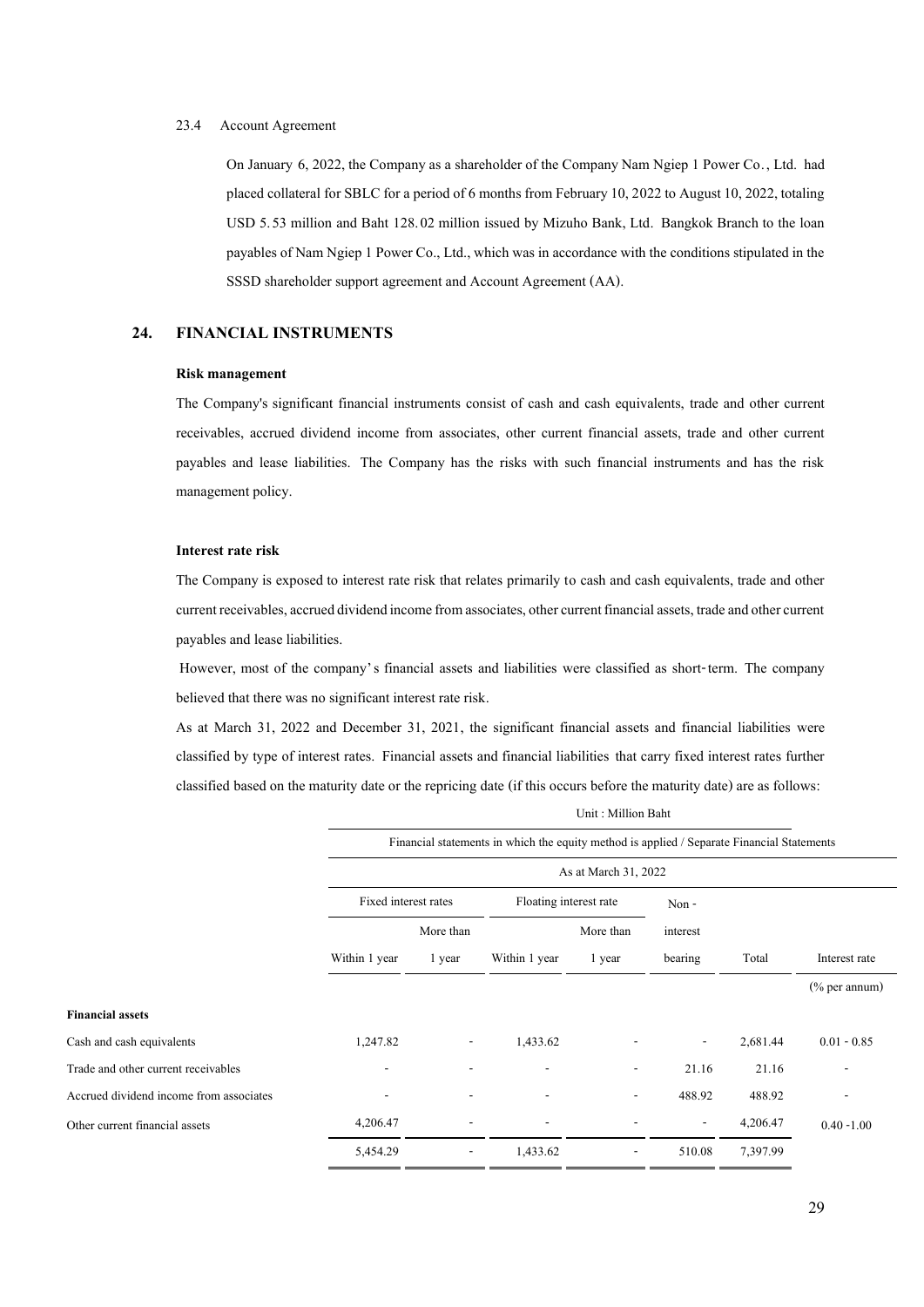|                                         |                          |                          |                                                                                            | Unit: Million Baht      |                |          |                  |
|-----------------------------------------|--------------------------|--------------------------|--------------------------------------------------------------------------------------------|-------------------------|----------------|----------|------------------|
|                                         |                          |                          | Financial statements in which the equity method is applied / Separate Financial Statements |                         |                |          |                  |
|                                         |                          |                          |                                                                                            | As at March 31, 2022    |                |          |                  |
|                                         | Fixed interest rates     |                          | Floating interest rate                                                                     |                         | Non-           |          |                  |
|                                         |                          | More than                |                                                                                            | More than               | interest       |          |                  |
|                                         | Within 1 year            | 1 year                   | Within 1 year                                                                              | 1 year                  | bearing        | Total    | Interest rate    |
|                                         |                          |                          |                                                                                            |                         |                |          | $(\%$ per annum) |
|                                         |                          |                          |                                                                                            |                         |                |          |                  |
|                                         |                          |                          |                                                                                            |                         |                |          |                  |
| <b>Financial liabilities</b>            |                          |                          |                                                                                            |                         |                |          |                  |
| Trade and other current payables        |                          |                          |                                                                                            |                         | 22.87          | 22.87    |                  |
| Lease liabilities                       | 1.82                     | 3.28                     |                                                                                            |                         |                | 5.10     | $2.24 - 6.275$   |
| Share payable - related party           |                          |                          |                                                                                            |                         | 5,411.04       | 5,411.04 |                  |
|                                         | 1.82                     | 3.28                     |                                                                                            |                         | 5,433.91       | 5,439.01 |                  |
|                                         |                          |                          |                                                                                            |                         |                |          |                  |
|                                         |                          |                          |                                                                                            | Unit: Thousand Baht     |                |          |                  |
|                                         |                          |                          | Financial statements in which the equity method is applied / Separate Financial Statements |                         |                |          |                  |
|                                         |                          |                          |                                                                                            | As at December 31, 2021 |                |          |                  |
|                                         | Fixed interest rates     |                          | Floating interest rate                                                                     |                         | Non-           |          |                  |
|                                         |                          | More than                | More than                                                                                  |                         | interest       |          |                  |
|                                         | Within 1 year            | 1 year                   | Within 1 year                                                                              | 1 year                  | bearing        | Total    | Interest rate    |
|                                         |                          |                          |                                                                                            |                         |                |          | (% per annum)    |
| <b>Financial assets</b>                 |                          |                          |                                                                                            |                         |                |          |                  |
| Cash and cash equivalents               | 592.70                   |                          | 505.28                                                                                     |                         |                | 1,097.98 | $0.01 - 0.455$   |
| Trade and other current receivables     |                          |                          |                                                                                            |                         | 44.28          | 44.28    |                  |
| Accrued dividend income from associates |                          |                          |                                                                                            |                         | 948.32         | 948.32   |                  |
| Other current financial assets          | 4,920.74                 |                          |                                                                                            |                         | $\overline{a}$ | 4,920.74 | $0.35 - 0.70$    |
|                                         | 5,513.44                 |                          | 505.28                                                                                     |                         | 992.60         | 7,011.32 |                  |
| <b>Financial liabilities</b>            |                          |                          |                                                                                            |                         |                |          |                  |
| Trade and other current payables        |                          |                          |                                                                                            |                         | 73.36          | 73.36    |                  |
| Lease liabilities                       | 1.94                     | 3.64                     |                                                                                            |                         | ٠              | 5.58     | $2.24 - 6.275$   |
| Share payable - related party           | $\overline{\phantom{a}}$ | $\overline{\phantom{a}}$ | $\overline{\phantom{a}}$                                                                   |                         | 5,441.18       | 5,441.18 |                  |
|                                         | 1.94                     | 3.64                     |                                                                                            |                         | 5,514.54       | 5,520.12 |                  |
|                                         |                          |                          |                                                                                            |                         |                |          |                  |

### **Foreign currency risk**

The Company does not enter to any forward foreign exchange contracts for managing for managing foreign exchange risk. As at March 31, 2022 and December 31, 2021, the Company has assets and liabilities denominated in foreign currencies as follows: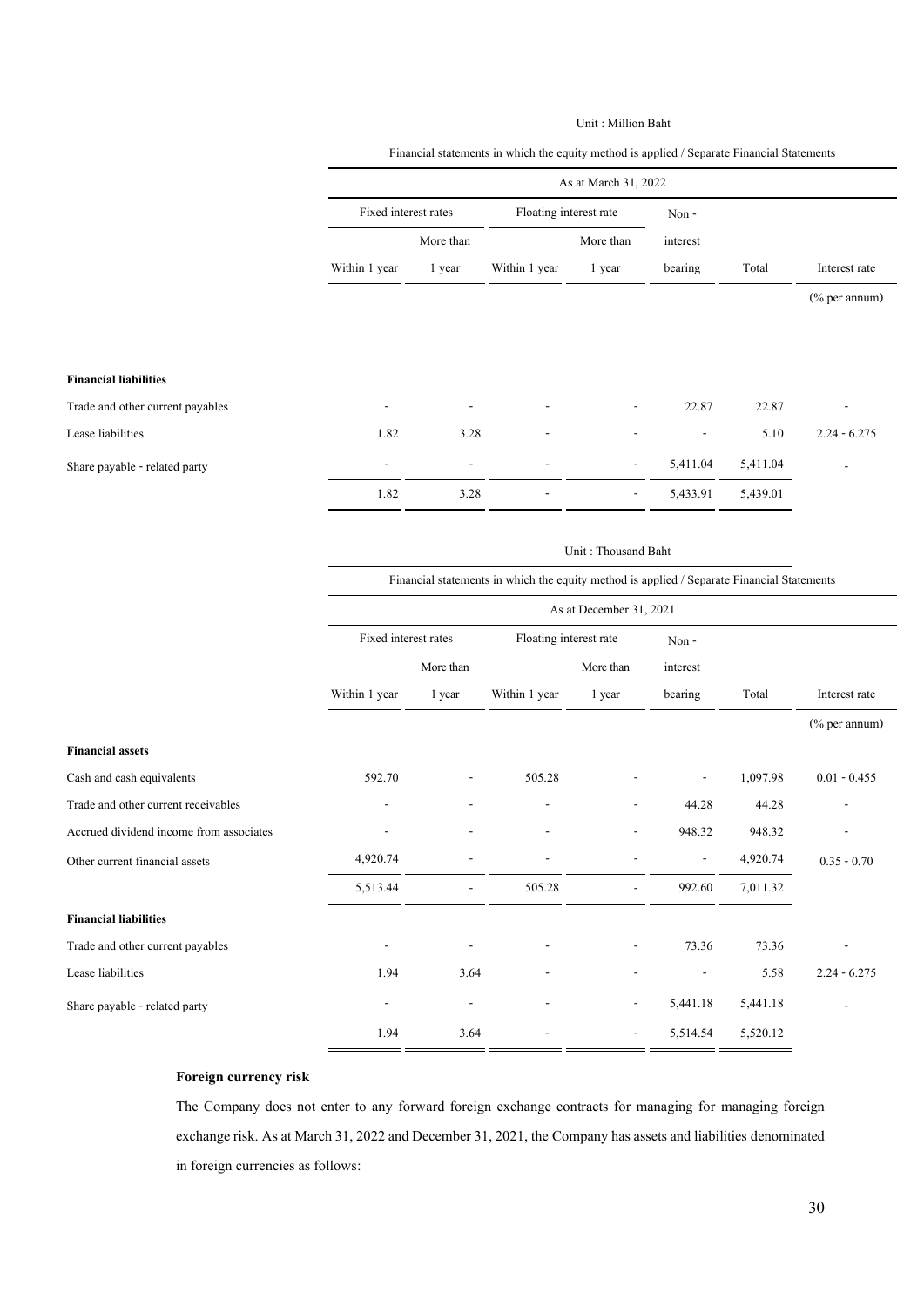|                                            | Separate financial statements |             |                             | Exchange rate |             |  |
|--------------------------------------------|-------------------------------|-------------|-----------------------------|---------------|-------------|--|
|                                            | 31 March                      | 31 December |                             | 31 March      | 31 December |  |
|                                            | 2022                          | 2021        | Foreign currency            | 2022          | 2021        |  |
|                                            | (Million)                     | (Million)   |                             |               |             |  |
| <b>Assets</b>                              |                               |             |                             |               |             |  |
| Cash and cash equivalents                  | 70.09                         | 20.13       | <b>United States Dollar</b> | 33.1393       | 33.2469     |  |
| Accrued dividend income from associates    | 14.75                         | 28.52       | United States Dollar        | 33.1393       | 33.2469     |  |
| Other current financial assets             | 108.19                        | 129.33      | <b>United States Dollar</b> | 33.1393       | 33.2469     |  |
| Project development costs - for collection | 2.31                          | 2.31        | United States Dollar        | 33.1393       | 33.2469     |  |
|                                            | 96.92                         | 96.92       | Chinese Yuan                | 5.1765        | 5.1828      |  |
|                                            | 4,214.05                      | 4,113.60    | Vietnamese Dong             | 0.001450      | 0.001457    |  |
| <b>Liabilities</b>                         |                               |             |                             |               |             |  |
| Share payable - related party              | 161.50                        | 161.50      | <b>United States Dollar</b> | 33.4553       | 33.5929     |  |

#### Financial statements in which the equity method is applied/

### **Credit risk**

The Company exposed to credit risk primarily with respect to trade receivables. Management has a credit policy in place and the exposure to credit risk is monitored on an ongoing basis. In addition, there were no significant concentrations of credit risk since they has only one customer base that is a related party. Therefore, the Company is not expected to incur any material losses from credit the maximum amount a Company may have to lose from credit which is the book value of trade receivables deducted the allowance for expected credit loss. (if any)

#### **Fair value of financial instruments**

Since some of the financial asset and financial liabilities are short-term in nature or carrying interest at rates close to the market interest rates, their fair value is not expected to be materially different from the amounts presented in the statements of financial position

#### **Capital management**

The Company's management has a capital management policy to ensure that it has an appropriate financial structure, creditability for shareholders, and preserves the ability to continue its business as a going concern. Moreover, the Company also considers financial stability by investing in projects that have a good rate of return and an appropriate financial structure.

#### **25. RECLASSIFICATION**

Certain accounts in the 2021 statement of financial statements have been reclassified to conform to the current year's classification, without any effect to the previously profit (loss) or shareholder's equity. The reclassifications are as follows: